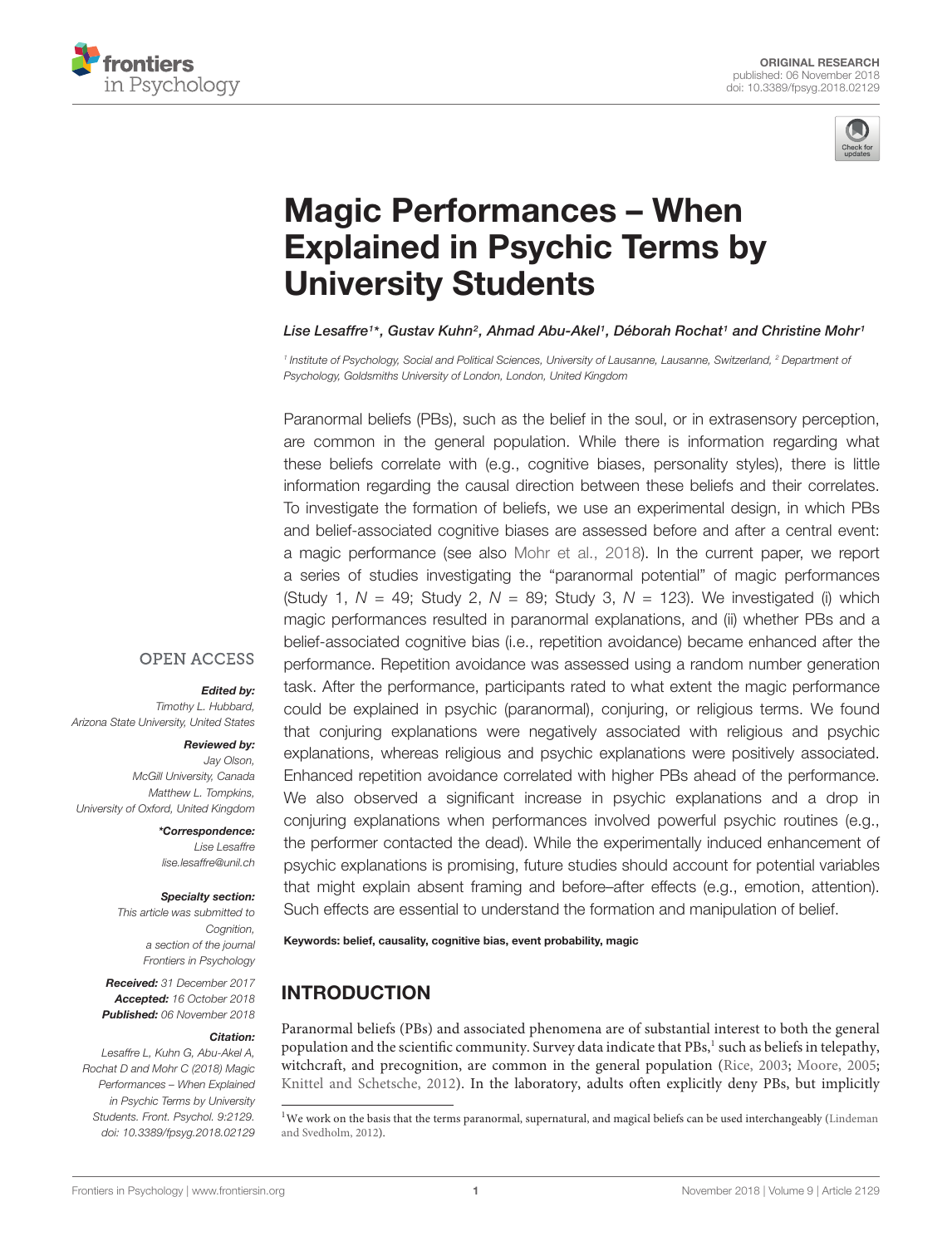acknowledge paranormal interpretations of an event [\(Nemeroff](#page-10-4) [and Rozin,](#page-10-4) [2000;](#page-10-4) [Subbotsky and Quinteros,](#page-10-5) [2002;](#page-10-5) [Subbotsky,](#page-10-6) [2004a,](#page-10-6)[b\)](#page-10-7). Psychologists have long been interested in paranormal and/or magical (including psi) phenomena in children as well as adults [\(Rosengren et al.,](#page-10-8) [2000;](#page-10-8) [Subbotsky,](#page-10-9) [2001,](#page-10-9) [2004a,](#page-10-6) [2010;](#page-10-10) [Wiseman et al.,](#page-11-0) [2003;](#page-11-0) [Wiseman and Watt,](#page-11-1) [2004,](#page-11-1) [2006;](#page-11-2) [Lindeman and Aarnio,](#page-10-11) [2006;](#page-10-11) [Losh and Nzekwe,](#page-10-12) [2011;](#page-10-12) [Risen,](#page-10-13) [2016\)](#page-10-13). Some studies focused on the existence of paranormal phenomena [\(Honorton and Harper,](#page-9-1) [1974;](#page-9-1) [Bem and Honorton,](#page-9-2) [1994;](#page-9-2) [Milton and Wiseman,](#page-10-14) [1999;](#page-10-14) [Etzold,](#page-9-3) [2006;](#page-9-3) [Moulton and](#page-10-15) [Kosslyn,](#page-10-15) [2008\)](#page-10-15), while others focused on cognitive thought processes that underpin PBs [\(Brugger et al.,](#page-9-4) [1990;](#page-9-4) [Lindeman et al.,](#page-10-16) [2008;](#page-10-16) [Fiske and Taylor,](#page-9-5) [2013\)](#page-9-5). Yet, others focused on personality traits (e.g., intelligence, creativity, schizotypy traits, extraversion, and reasoning abilities) associated with PBs (for reviews, see e.g., [French,](#page-9-6) [1992;](#page-9-6) [Irwin,](#page-9-7) [1993\)](#page-9-7).

There are a variety of definitions of what constitute PBs. [Woolley](#page-11-3) [\(1997\)](#page-11-3) defined PBs as reasonings that are "based on some sort of misconception about causality, or about natural laws more generally" [\(Woolley,](#page-11-3) [1997,](#page-11-3) p. 993), while [Keinan](#page-9-8) [\(1994\)](#page-9-8) regarded PBs as "any explanation of a behavior or experience that contradicts the laws of nature... [and] usually refers to powers, principles, or entities that lack empirical evidence or scientific foundation" [\(Keinan,](#page-9-8) [1994,](#page-9-8) p. 48). Yet, others define PBs as ontological beliefs [\(Alcock,](#page-9-9) [1995;](#page-9-9) [Subbotsky,](#page-10-6) [2004a\)](#page-10-6), for example, as "the interpreting of two closely occurring events as though one caused the other, without any concern for the causal link" [\(Alcock,](#page-9-9) [1995,](#page-9-9) p. 15). Such definitions imply that cognitive processes, strategies, or biases underlie PBs (e.g., reasoning). By inference, individuals who demonstrate PBs should be more likely to use any of these cognitive processes mentioned in these definitions. Indeed, research indicates that PBs are associated with biases such as clustering illusions [\(Gilovich et al.,](#page-9-10) [1985\)](#page-9-10), availability error [\(Tversky and Kahneman,](#page-10-17) [1973\)](#page-10-17), confirmation bias [\(Wason,](#page-10-18) [1960\)](#page-10-18), illusion of control [\(Langer,](#page-10-19) [1975;](#page-10-19) [Irwin et al.,](#page-9-11) [2013\)](#page-9-11), and the blind spot bias [\(Pronin et al.,](#page-10-20) [2002\)](#page-10-20). Individuals high in PBs seem to consider only part of available information, overestimate the occurrence of improbable events, and tend to over-attribute causal links between events that occurred close in time and space [\(Pratkanis,](#page-10-21) [1992;](#page-10-21) [Taylor et al.,](#page-10-22) [1995;](#page-10-22) [Willingham,](#page-11-4) [2008;](#page-11-4) [Fiske and Taylor,](#page-9-5) [2013\)](#page-9-5). Further research indicates that individuals high in PBs show relatively deficient deductive [\(Lawrence and Peters,](#page-10-23) [2004\)](#page-10-23), logical [\(Tsakanikos,](#page-10-24) [2004\)](#page-10-24), and conditional [\(Sellen et al.,](#page-10-25) [2005\)](#page-10-25) reasoning abilities. Finally, participants with elevated compared to low PBs tend to see meaning in random events and stimuli [\(Brugger et al.,](#page-9-12) [1993;](#page-9-12) [Blackmore and Moore,](#page-9-13) [1994;](#page-9-13) [Riekki et al.,](#page-10-26) [2013\)](#page-10-26).

While the above studies are important and informative, they are nevertheless correlational. It is, therefore, not possible to establish the causal direction between the cognitive biases and the PBs (see also [Mohr et al.,](#page-10-0) [2018\)](#page-10-0). In the published literature, researchers assume that PBs are present in early childhood [\(Subbotsky,](#page-10-6) [2004a,](#page-10-6)[b\)](#page-10-7) and have a trait-like characteristic (e.g., [Wiseman et al.,](#page-11-0) [2003;](#page-11-0) [Lindeman and Aarnio,](#page-10-11) [2006\)](#page-10-11). This assumption implies that PBs in adulthood reflect potential residues from childhood. However, some laboratory studies have shown that people's willingness to endorse paranormal

phenomena is malleable. For example, verbal suggestions facilitated people's experience of seeing a spoon bending [\(Wiseman et al.,](#page-11-0) [2003\)](#page-11-0), individuals' perception of a psychic's<sup>[2](#page-1-0)</sup> abilities [\(Wiseman and Greening,](#page-11-5) [2005\)](#page-11-5), and enhanced their impression of being observed in a supposedly "haunted" room [\(Bering et al.,](#page-9-14) [2005\)](#page-9-14). Even scientists have been tricked into accepting a magician's psychic abilities (see, e.g., [Benassi et al.,](#page-9-15) [1980;](#page-9-15) [Randi,](#page-10-27) [1983a](#page-10-27)[,b\)](#page-10-28).

[Benassi et al.](#page-9-15) [\(1980\)](#page-9-15) showed that highly educated adults (including scientists) could be fooled into attributing psychic powers to ordinary magic performances. In their study, a magician performed a range of magic tricks in the classroom. Crucially, the magician was introduced as either a conjuror (conjuror condition)[3](#page-1-1) or a psychic (psychic condition). After the performance, individuals in the psychic as compared to the conjuror condition provided higher psychic explanations. Yet, more than half of the participants in either condition considered psychic explanations, i.e., also in the conjuror condition. This experimental manipulation implies that contextual framing (psychic vs. conjuror condition) seems to influence how people interpret a magic performance; however, the authors did not assess PBs and PB-related cognitive biases before and after the performance. Thus, causal inferences cannot be drawn from this report. Nevertheless, the paradigm of [Benassi et al.](#page-9-15) [\(1980\)](#page-9-15) offers interesting avenues to develop studies targeting PB formation (see also [Mohr et al.,](#page-10-0) [2018\)](#page-10-0).

[Mohr et al.](#page-10-29) [\(2015\)](#page-10-29) investigated whether exposure to a magic performance in the classroom was able to change an individual's PBs. As in [Benassi et al.](#page-9-15) [\(1980\)](#page-9-15), about half of the sample was told that the performer was a psychic, and the remainder that the performer was a conjuror. Explicit and implicit measures of PBs were measured both before and after the performance, using the Revised Paranormal Belief Scale (RPBS, [Tobacyk,](#page-10-30) [2004\)](#page-10-30) and repetition avoidance, respectively.<sup>[4](#page-1-2)</sup> After the performance, participants responded as to whether they would explain the event in psychic, conjuring, or religious terms. The group that received the psychic framing (the performer is a psychic; psychic group) demonstrated stronger repetition avoidance compared to the group that received the conjuror framing (the performer is a conjuror; conjuror group). However, the authors reported no differences between sessions (i.e., before–after magic performance) in either participants' explicit (RPBs scores) or implicit (repetition avoidance) correlates of PBs. Participants' baseline belief scores correlated, however, with higher psychic explanation ratings, and they gave explanations in intuitive ways: the psychic group gave more psychic explanations and the conjuror group gave more conjuring explanations. Yet, overall,

<span id="page-1-0"></span><sup>&</sup>lt;sup>2</sup>When we refer to the terms magician, conjuror, or even psychic, we refer to the Robert Houdin magician acting style (see, for example, [Lamont and Wiseman,](#page-10-31) [1999;](#page-10-31) [Ortiz,](#page-10-32) [2006\)](#page-10-32). In other words, we refer to someone who is playing as if he/she was a psychic (who, in fact, is not). This is radically different from someone who genuinely identifies him/herself as having paranormal (psychic) abilities.

<span id="page-1-1"></span><sup>3</sup>For purposes of consistency in the current report, we re-label [Benassi et al.](#page-9-15) [\(1980\)](#page-9-15) "magic condition" "conjuror condition" or "conjuror group."

<span id="page-1-2"></span><sup>4</sup>Repetition avoidance was assessed [using a Mental Dice Task (MDT)], because it has been found to be higher in individuals with higher-PBs compared to individuals skeptical of PBs [\(Brugger et al.,](#page-9-4) [1990\)](#page-9-4). Thus, repetition avoidance represents a PB-related cognitive bias.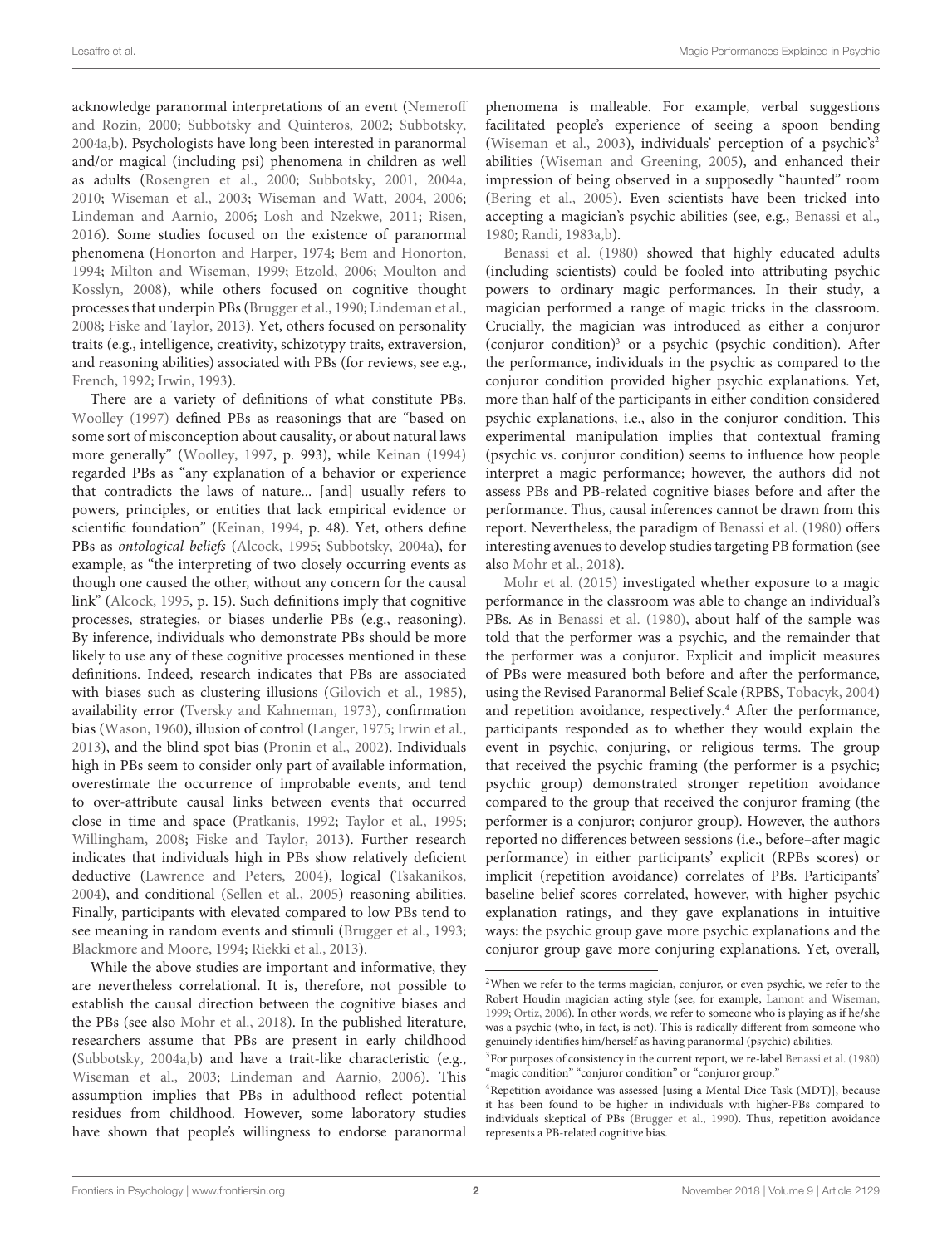the psychic explanation ratings were relatively low, indicating few participants endorsed the demonstration as being genuinely paranormal. We, therefore, aimed to explore ways in which the demonstration could be made more believable, and, thus, elicit stronger PBs.

The current series of studies builds on these observations [\(Benassi et al.,](#page-9-15) [1980;](#page-9-15) [Mohr et al.,](#page-10-29) [2015\)](#page-10-29), further elaborating on the paranormal potential of magic performances (see also [Mohr](#page-10-0) [et al.,](#page-10-0) [2018\)](#page-10-0). Magicians use a wide range of deceptive methods [\(Kuhn et al.,](#page-10-33) [2014\)](#page-10-33) to create impossible events [\(Kuhn,](#page-10-34) [2019\)](#page-10-34). For example, sleight of hand and gimmicked devices can be used to create the illusion that it is possible to read a person's mind, or even to communicate with the dead. This knowledge was used to enhance the "paranormal" nature of the magic performance. Furthermore, the actual formulations of the framing texts used for the psychic and conjuring conditions were aligned (i.e., same length, sentence structure, and message) so that only key statements/words differed. In the second study, we further enhanced the "paranormal" nature of the magic performance. In the third study, we implemented the procedure of the second study, and added a manipulation check to ascertain that the framing instructions had been read and understood. Participants were always tested in one session in the classroom, through booklets on which the framing was given in a written format, and the key measures, namely, PBs and repetition avoidance, were assessed before and after the performance. In addition, after the performance, we asked participants to rate the extent to which the event could be explained in psychic, conjuring, or religious terms. In line with our reasoning (see also [Mohr](#page-10-0) [et al.,](#page-10-0) [2018\)](#page-10-0), we expected that the psychic group would consider more psychic explanations than the conjuror group, and would yield stronger increases in PBs and repetition avoidance than the conjuror group. We also expected psychic explanations to be higher in the second and third studies compared to the first study.

# MATERIALS AND METHODS

### **Participants**

Undergraduate psychology students were the attendant participants for Study 1 ( $N = 53$ ), Study 2 ( $N = 95$ ), and Study 3 ( $N = 170$ ). Subsequent to data cleaning (see Section "Data Analysis" for details), we retained 49 students for Study 1 (67.3% females,  $M_{\text{age}} = 22.37$  years,  $SD = 5.69$ ); 89 students for Study 2 (82% females,  $M_{\text{age}} = 20.49$  years,  $SD = 5.31$ ); and 123 students for Study 3 (78% females,  $M_{\text{age}} = 20.54$  years,  $SD = 5.40$ ). Analyses were performed on the data from the remaining 261 participants (77.39% females,  $M_{\text{age}} = 20.87$  years,  $SD = 5.45$ ).

All studies took place after a lecture in a psychology undergraduate course on research methods, given by the second author (GK) at Goldsmiths University in London. Students participated in exchange for course credits. The study protocol was approved by the Goldsmiths Ethics Committee and followed the ethical guidelines of the Declaration of Helsinki [\(World](#page-11-6) [Medical Association,](#page-11-6) [2013\)](#page-11-6). Each participant provided written informed consent prior to the experiment.

# Measures Common to All Studies Paranormal Belief

We used the RPBS [\(Tobacyk,](#page-10-30) [2004\)](#page-10-30) to measure PBs. This 26 item self-report questionnaire consists of seven subscales measuring Traditional Religious Belief, Psi, Witchcraft, Superstition, Spiritualism, Extraordinary Life Forms, and Precognition. The four traditional religious belief items can be summed into a traditional belief score and the remaining items into a non-traditional belief score (see also [Mohr et al.,](#page-10-29) [2015\)](#page-10-29). Item examples include "Some psychics can accurately predict the future" (non-traditional beliefs), "It is possible to communicate with the dead" (non-traditional beliefs), and "There is a heaven and hell" (traditional belief). Items are formulated such that participants are asked to answer along a seven-point Likert scale ranging from 1 (strongly disagree) to 7 (strongly agree). Accounting for reverse coded items, the scores are summed so that higher scores reflect greater beliefs. We had no *a priori* prediction that the different nontraditional beliefs subscales would be differentially sensitive to our manipulation; thus, we did not account for these. We account, however, for the possibility that traditional belief (or practices) are more sensitive to cultural influences than non-traditional beliefs [\(MacDonald,](#page-10-35) [1995;](#page-10-35) [Orenstein,](#page-10-36) [2002\)](#page-10-36). Accordingly, we used, respectively, the sum scores for the traditional belief items  $(N = 4)$  and the non-traditional beliefs items ( $N = 22$ ). Normative values can be found in [Tobacyk](#page-10-30) [\(2004\)](#page-10-30), and a recent psychometric evaluation in [Drinkwater et al.](#page-9-16) [\(2017\)](#page-9-16).

### Explanation

In line with [Mohr et al.](#page-10-29) [\(2015\)](#page-10-29), participants rated on a seven-point Likert scale (1 for strongly disagree to 7 for strongly agree) whether the performance was accomplished through (1) paranormal, psychic, or supernatural powers (psychic explanation), (2) ordinary magic trickery (conjuring explanation), or (3) religious miracles (religious explanation). Detailed instructions are presented in **[Supplementary Material](#page-9-17)**.

### Mental Dice Task

In the Mental Dice Task (MDT; [Brugger et al.,](#page-9-4) [1990\)](#page-9-4), participants received written and verbal instructions to imagine throwing a dice each time they heard a beep and to write down the number that they imagined being on top of the dice (66 trials). Computergenerated beeps were played 66 times at 1 s intervals, during which the participant wrote down the imagined number. We calculated the repetitions in the number sequence (i.e., 1-1, 2- 2, and 3-3). If the number generation were entirely random, we would expect participants to produce on average 11 repetitions. Previous research has shown that participants avoid repetitions, and that this repetition avoidance is stronger for individuals scoring high on non-traditional beliefs [\(Brugger et al.,](#page-9-4) [1990\)](#page-9-4).

### Magic Performances

### **Study 1**

The magic performance was performed by a professional magician (henceforth, "performer"), who was a member of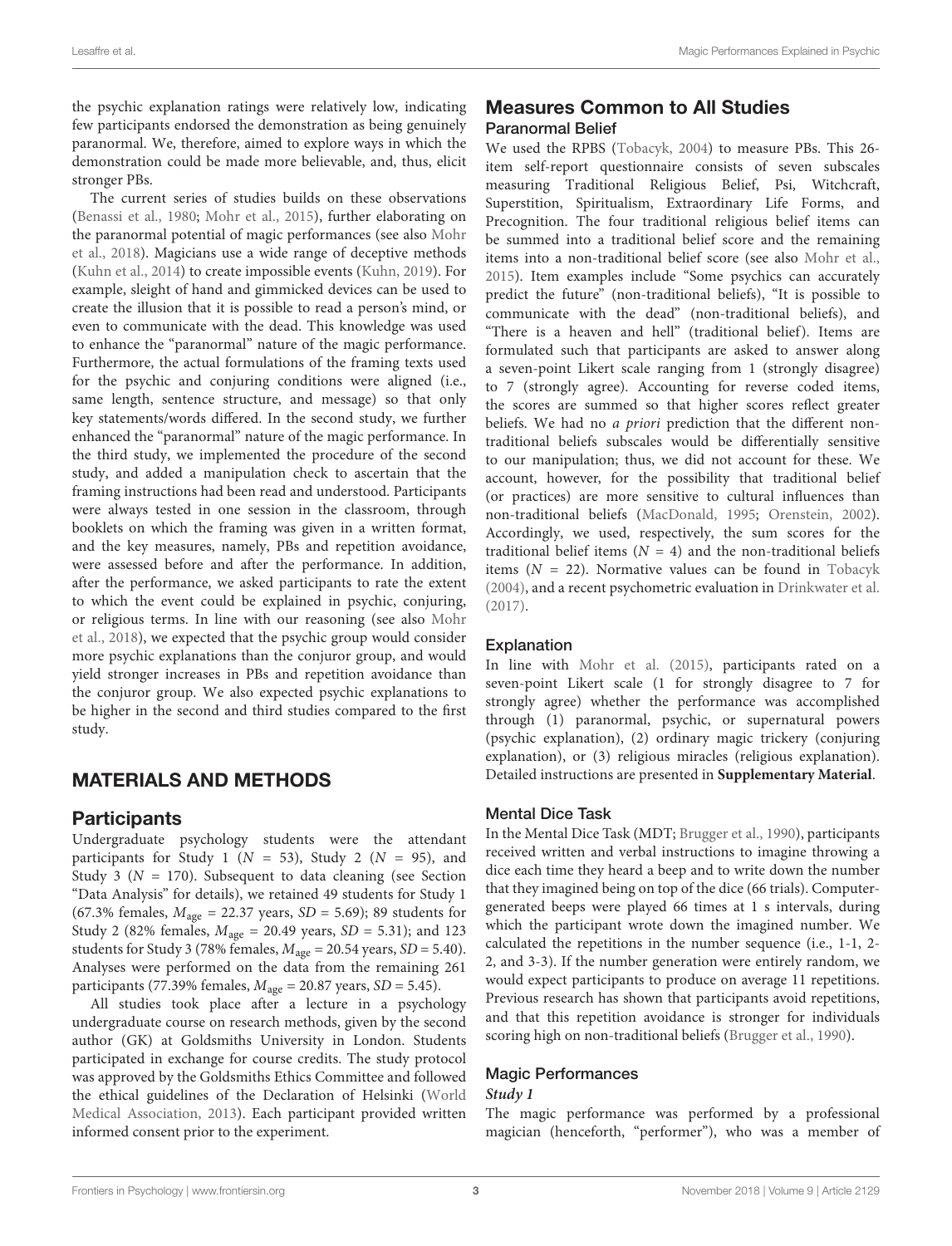the Magic Circle.<sup>[5](#page-3-0)</sup> The performer presented a range of magic tricks that were presented using an occult gothic theme. This performance included conventional magic tricks using magic props (e.g., cards, gimmicked locks). The tricks were similar to those used by [Benassi et al.](#page-9-15) [\(1980\)](#page-9-15). Unlike [Mohr et al.](#page-10-29) [\(2015\)](#page-10-29)'s single magic trick, the performer did several different magic tricks and the entire performance lasted for approximately 20 min. The performance started with a card trick, in which the performer demonstrated his telepathic abilities by allegedly reading the spectator's mind to discover a chosen card. This was repeated for three randomly selected individuals. In another trick, a member of the audience was asked to choose one of several keys, which turned out to be the only key to open a box. The performer also demonstrated his telekinetic powers by giving the illusion that he was capable of moving a key simply though the power of his mind.

### **Study 2**

We kept the same overall procedure from Study 1, but aimed for a stronger performance. After Study 1, students reported that they were not very impressed by the performance, and did not consider the event to be of psychic nature. In Study 2, similar to Study 1, the magic performance was done by a professional magician, who was a member of the Magic Circle. This time, a different person did the magic performance due to special circumstances (see Section "Acknowledgments"). We intentionally avoided using special magic props, and ensured that the demonstration would emulate a psychic reading typically encountered in public spiritualist reading. We predicted that such a demonstration would make the psychic nature appear more genuine. Here, the performance was divided into two parts. In the first part, the performer guessed the color on a dice<sup>[6](#page-3-1)</sup> a volunteer has selected (the dice is turned such that the selected color is shown on top). The performer indicated that he would do so by "catching the aura" of the volunteer. The performer tried it with five volunteers. He was false (deliberately, in order to make it "more real") two out of five times – a technique commonly used by magicians to enhance the effectiveness of the illusion. In the second part, the performer invited a confederate from the audience to join him. From the audience's perspective, the confederate was a randomly selected volunteer, who had been selected through a ballot. However, this ballot was rigged, which ensured we selected our confederate as the volunteer. The audience was not aware that this person was a confederate. This female confederate was asked to think about one of her deceased close family members, in order to get in touch with him/her. The performer, after "having felt" a presence, started to "guess" details about the person. He first suggested that the presence was her father, deceased 10 years ago. He reported more and more correct details about his life. These details were almost spot on (i.e., he guessed that his name was Zack, but it was actually Jack). The confederate became (i.e., acted) increasingly emotional. The performer finished his magic performance by telling the young

<span id="page-3-0"></span><sup>5</sup>The Magic Circle promotes and advances the art of magic. It was founded in the United Kingdom in 1905. Its headquarter is in London. Membership is by merit. See also [http://www.themagiccircle.co.uk.](http://www.themagiccircle.co.uk)

woman that her father loves her, that he was very proud of her, and that he will always look after her.

### **Study 3**

For Study 3, the same performer, as in Study 2, did the magic performance. The same magic performance was used, except for some changed details about the revelations (i.e., the deceased relative was the grandmother). The results from Study 2 revealed that the performance was very convincing, and we, therefore, implemented the same overall procedure.

# General Procedure

The sequence of events is depicted in **[Figure 1](#page-4-0)**. After attending a psychology lecture, students were invited to take part in the experiment and were instructed to sit separately from each other by at least one empty seat. They were also asked not to communicate with each other in order to reduce the possibility of influencing one another. At this point, participants were all informed that they would experience a psychic performance (second event in **[Figure 1](#page-4-0)**). The experimenter gave them the following verbal information:

"As you will be aware, the Anomalistic Psychology Unit at Goldsmiths has a keen interest in investigating psychic abilities. Over the years, we have carried out numerous experiments to test whether the claims made by psychics hold up on closer scrutiny. While most of the individuals tested so far generally fail these tests, we were very fortunate in that we did find one person who passed most of the preliminarily tests (8/10). His name is Jon and while not perfect, his performance was significantly better than chance ( $p < 0.0032$ ). Jon has told us that he has been developing a presentation of his psychic abilities, and has asked us if he could present it to you and get your opinions and reactions. I thought that this would be very interesting, and so I agreed to let him do it."

This introduction to the experiment, in particular the last sentence, was adapted from [Benassi et al.](#page-9-15) [\(1980\)](#page-9-15). Subsequent to these general instructions, participants received work booklets that contained all of the questionnaires and some additional information. Participants were randomly assigned to the magic or psychic condition (third event in **[Figure 1](#page-4-0)**).

For the magic condition, the students received written information that the performance was carried out by a magician pretending to do a psychic performance. They read the following statement: "Jon is a professional magician who performs psychic performances for entertainment and has helped investigate fraudulent psychic phenomena. He is an active member of the Magic Circle, and has gained international respect for his conjuring ability. Jon has convinced many members of the APRU (Anomalistic Psychology Research Unit) with his conjuring skills. What you are about to see is a performance showing his conjuring deception skills and to the best of our knowledge does not involve any real psychic skills."

For the psychic condition, the students received written information that the performance was carried out by a true psychic. They read the following statement: "Jon is a professional psychic who performs psychic performances for clients and has helped investigate psychic phenomena. He is an active member of

<span id="page-3-1"></span><sup>&</sup>lt;sup>6</sup>The dice showed colors instead of numbers or dots on its sides.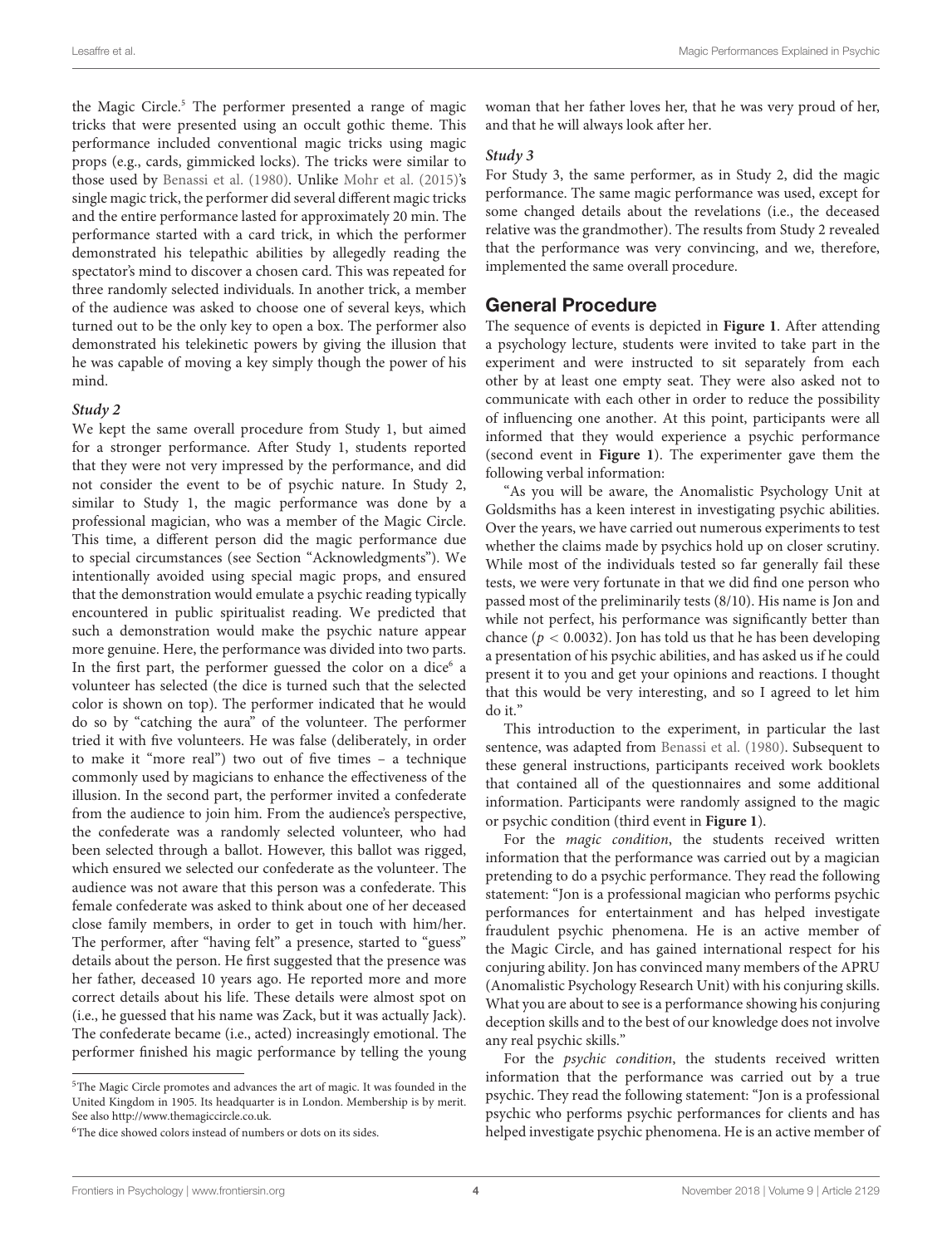



<span id="page-4-0"></span>the European Psychic Association, and has gained international respect for his psychic ability. Jon has convinced many members of the APRU with his psychic skills. What you are about to see is a performance showing his psychic skills and to the best of our knowledge does not involve any conjuring deception."

After this written information, participants filled out the RPBs [\(Tobacyk,](#page-10-30) [2004;](#page-10-30) fifth event in **[Figure 1](#page-4-0)**). Subsequently, they were asked to perform the MDT [\(Brugger et al.,](#page-9-4) [1990;](#page-9-4) fifth event in **[Figure 1](#page-4-0)**). Once completed, the performer introduced himself to the audience (sixth event in **[Figure 1](#page-4-0)**). After the performance, the students were asked the three questions on how they would explain the event (eighth event in **[Figure 1](#page-4-0)**). Afterward, participants completed a second time the RPBs [\(Tobacyk,](#page-10-30) [2004;](#page-10-30) ninth event in **[Figure 1](#page-4-0)**), before doing the MDT again [\(Brugger et al.,](#page-9-4) [1990;](#page-9-4) 10th event in **[Figure 1](#page-4-0)**). Finally, they were asked the following open question: "Could you please describe what you saw in your own words?" (11th event in **[Figure 1](#page-4-0)**), before being fully debriefed about the purpose of the experiment (12th event in

**[Figure 1](#page-4-0)**). Here, the performer explained the method behind the effect.

To summarize, the procedures were largely comparable across the three studies (see also [Mohr et al.,](#page-10-29) [2015\)](#page-10-29), apart from two points. The first point was that we added a manipulation check (box in gray in **[Figure 1](#page-4-0)**) for both Studies 2 and 3. This check consisted of asking participants two brief open questions after the framing text in order to ensure they had read and understood the information: (1) "Please summarize the instructions you have read in the space below" and (2) "Please write down what Jon's profession is." The second point was the change in the magic performance itself (divided into two stages; dice color guessing by "catching aura" of participant, and psychic reading, see under "Magic performance").

# Data Analysis

Of the original 53 participants in Study 1, four participants were excluded. For one participant, demographic data (i.e., gender and age) were missing, and the other three were excluded because of their performance on the MDT – two did not complete the task (on neither occasion) and one entered the same number for each mental throw of the dice. Of the original 95 participants in Study 2, six participants were excluded because of incomplete MDT data: four did not complete the MDT (on neither occasion) and two participants did not complete the task on one of the occasions. Of the original 170 participants in Study 3, 47 participants were excluded. Forty-five were excluded because of incomplete MDT data: eight participants did not complete the sequence at least once; 37 participants missed at least two mental throws (range of missed throws  $= 2-59$ ); and two participants were outliers, showing an over-proportional number of repetitions. In addition, one participant was excluded for having already completed the experiment before, and another participant for reporting "non-binary" gender. Since gender has an effect on our outcome measure (see also [Aarnio and Lindeman,](#page-9-18) [2005;](#page-9-18) [French and Wilson,](#page-9-19) [2007\)](#page-9-19), the data for this participant were excluded.

Subsequent to this initial data cleaning, we examined the data for normality and outliers. The values for skewness and kurtosis were within the accepted range of  $\pm 2$  for parametric analyses [\(Gravetter and Wallnau,](#page-9-20) [2014\)](#page-9-20). No additional outliers were identified. Next, we performed Pearson correlations between age and our study variables (see **[Table 2](#page-6-0)**), and t-tests to ascertain potential gender differences. To test our study hypotheses, we performed a series of repeated measures ANCOVAs with framing (psychic, magic) and study (Study 1–3) as between-subject measures, and testing session (before, after) as within-subjects' variable on (i) PB scores (non-traditional belief, traditional belief); (ii) the number of repetitions in the MDT; and (iii) explanation scores (magic, psychic, religious). As will be seen in Section "Results", we observed age and gender effects. Thus, we conducted all models with age and gender as covariates. We report Mauchly's test in case the assumption of sphericity was violated. Post hoc comparisons were performed using false discovery rate (FDR, see [Benjamini and Hochberg,](#page-9-21) [1995\)](#page-9-21); corrected  $p$ -values are indicated as follow:  $p_{\text{corr}}$ .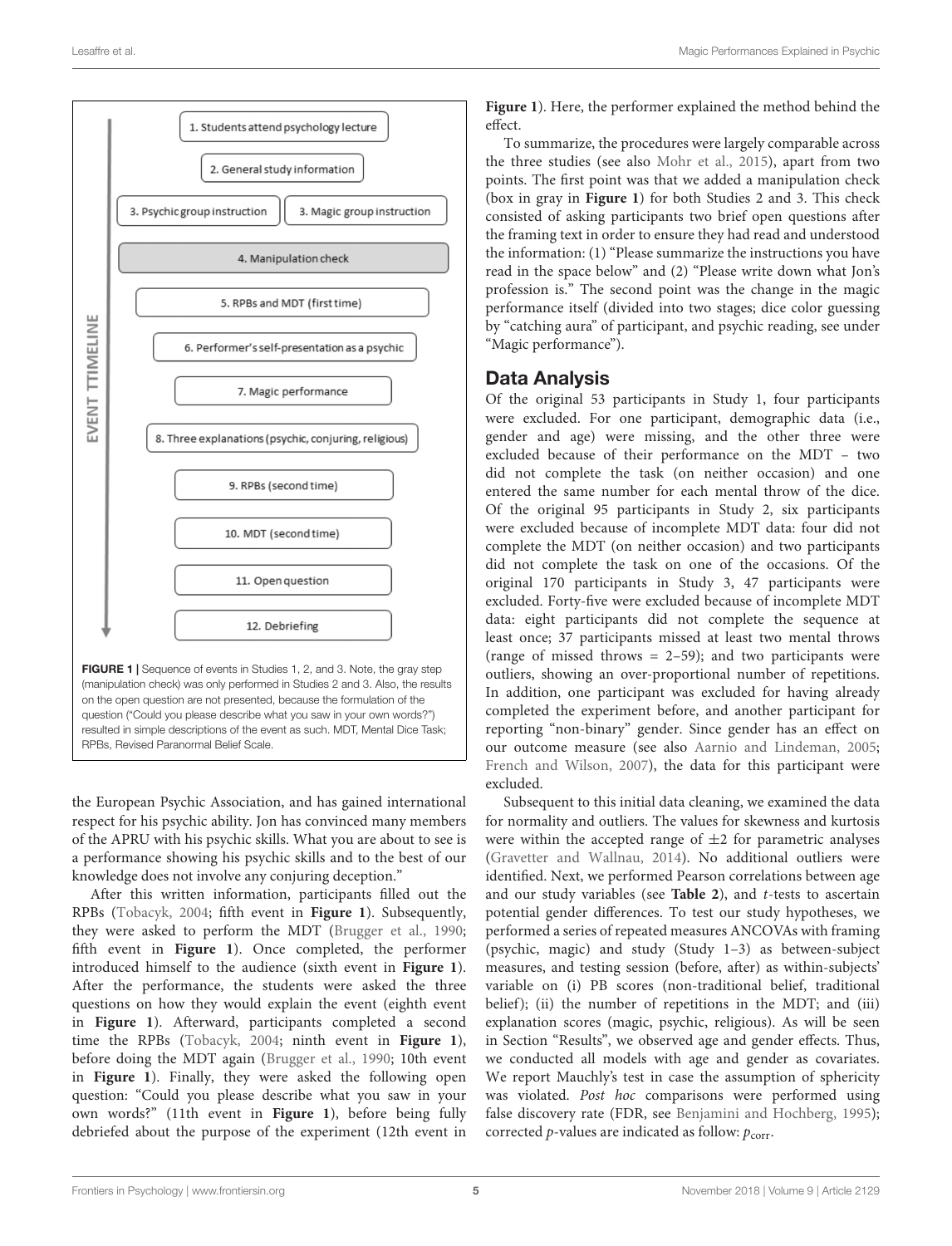# RESULTS

# Age and Gender Effects

The following section explores possible sex differences and age effects in the variables. There was no significant age difference  $[t(259) = -1.935, p = 0.054]$  between women  $(M<sub>age</sub> = 20.52$  years,  $SD = 5.04$ ) and men ( $M_{age} = 22.07$  years,  $SD = 6.57$ ). Males as compared to females (i) generated more MDT repetitions before the performance, (ii) reported less traditional belief both before and after the performance, (iii) gave more conjuring explanations, and (iv) less psychic explanations (see **[Table 1](#page-6-1)**). No gender differences were discerned for religious explanations, MDT repetitions after the performance, and non-traditional belief scores both before and after the performance.

With regard to age effects, Pearson correlations (**[Table 2](#page-6-0)**) showed that older participants reported higher conjuring explanation scores and lower psychic explanation scores. Moreover, with increasing age, we found lower traditional belief scores, both before and after the performance.

# Relationships Between Dependent Measures

Self-report questionnaire scores as well as repetition avoidance scores correlated highly (all  $r$  values  $>0.70$ ) when comparing the before and after measurements (**[Table 2](#page-6-0)**). Also, higher nontraditional belief scores before the performance correlated with stronger repetition avoidance after the performance (**[Table 2](#page-6-0)**). All correlations between the traditional belief and non-traditional belief scores were positive and significant (**[Table 2](#page-6-0)**). Moreover, while the explanation scores were unrelated to performance in the MDT task, we note that higher traditional belief and nontraditional belief scores, both before and after the performance, were associated with higher psychic and religious explanation scores. Conjuring explanation scores, on the other hand, were unrelated to traditional belief scores (both before and after). With higher conjuring explanations, participants reported lower non-traditional belief scores both before and after the performance (**[Table 2](#page-6-0)**). These latter results are also reflected in the inter-correlations between explanation scores, such that higher psychic explanation scores were associated with higher religious and lower conjuring explanation scores. Also, higher religious explanation scores were associated with lower conjuring explanation scores (**[Table 2](#page-6-0)**).

# Effect of Study and Framing Group on Repetition Avoidance Before and After the Performance

The 2(framing)  $\times$  3(study)  $\times$  2(session) ANCOVA on the number of repetitions revealed a main effect of gender  $[F(1,$ 253) = 4.076,  $p = 0.045$ ,  $\eta_p^2 = 0.016$ , with men showing less repetition avoidance than women (see **[Table 1](#page-6-1)**), and a main effect of study ( $F(2, 253) = 3.065$ ,  $p = 0.048$ ,  $\eta_p^2 = 0.024$ ). Pairwise comparisons showed more repetition avoidance in Study 3  $(M = 4.86)$  than in both Study 1  $(M = 6.35)$   $[M_D(se) = 1.488$ (0.718),  $p = 0.039$ ] and Study 2 ( $M = 6.02$ ) [ $M_D$ (se) = 1.157  $(0.586)$ ,  $p = 0.049$ . The difference between Study 1 and 2 was non-significant  $[M_D(se) = 0.331 (0.758), p = 0.663$ . The significant pairwise comparisons were, however, not significant after FDR correction (Study 3 vs. Study 1:  $p_{corr} = 0.074$ ; Study 3 vs. Study 2;  $p_{corr} = 0.074$ ). The model revealed no other significant main effects or interactions (all  $F$ -values <1.50).

# Effect of Study and Framing Group on Traditional Belief Scores Before and After the Performance

The 2(framing)  $\times$  3(study)  $\times$  2(session) ANCOVA on traditional belief scores showed a main effect for gender  $[F(1, 253) = 15.30,$  $p < 0.001$ ,  $\eta_{\rm p}^2 = 0.057$ ; women > men, see also **[Table 1](#page-6-1)**], and a main effect of study  $[F(2, 253) = 3.217, p = 0.042, \eta_{\rm p}^2 = 0.025]$ . Pairwise comparisons showed comparable traditional belief scores in Study 3 and Study 1  $[M_D(SE) = -0.769 (0.334),$  $p_{corr} = 0.066$ , Study 3 and Study 2  $[M_D(SE) = -0.487 (0.273),$  $p_{\text{corr}} = 0.114$ ] as well as Study 1 and Study 2 [ $M_{\text{D}}(SE) = -0.282$ (0.353),  $p_{corr} = 0.425$ ]. There were no other significant main effects or interactions (all F-values <3.30).

# Effect of Study and Framing Group on Non-traditional Beliefs Before and After the Performance

Since Mauchly's test indicated that the assumption of Sphericity was violated  $[\chi^2_{\text{ (df = 2)}}$  = 75.58,  $p$  < 0.001], we report theGreenhouse–Geisser corrected estimates of Sphericity ( $\varepsilon = 0.79$ ). The 2(framing)  $\times$  3(study)  $\times$  2(session) ANCOVA on nontraditional beliefs revealed no significant main effects or interactions (all  $F$ -values  $\langle$  2.60). Contrary to our *a priori* prediction, anticipating stronger performance in Study 2 and 3 as compared to Study 1, we found no main effect of study  $[F(2, 1)]$ 253) = 2.503,  $p = 0.084$ ,  $\eta_{\rm p}^2 = 0.019$ ]. Pairwise comparisons showed that non-traditional belief scores were similar in Study 3 and Study 1  $[M_D(SE) = -0.379 (0.171), p_{corr} = 0.081]$ , in Study 2 and Study 1  $[M_D(SE) = -0.310 (0.180), p_{corr} = 0.131]$ , as well as in Study 2 and Study 3 [ $M_D$ (SE) = -0.070 (0.139),  $p_{corr}$  = 0.617].

# Effect of Study and Framing Group on Explanation

The 2(framing)  $\times$  3(study)  $\times$  3(explanation) ANCOVA revealed a main effect for explanation  $[F(2, 402) = 8.706, p = 0.001,$  $\eta_p^2 = 0.033$  and study (*F*(2, 253) = 4.479, *p* = 0.012,  $\eta_p^2 = 0.034$ ). These main effects interacted; explanation interacted with study  $[F(4, 402) = 8.446, p < 0.001, \eta_p^2 = 0.063]$ , gender  $[F(2,$ 402) = 4.52,  $p = 0.018$ ,  $\eta_p^2 = 0.018$ , and age [F(2, 402) = 4.53,  $p = 0.018$ ,  $\eta_{\rm p}^2 = 0.018$ ]. There were no other significant main effects or interactions (all F-values < 2.98).

We first unpacked the interaction between study and explanation (see **[Figure 2](#page-7-0)**), with follow-up univariate ANCOVAs, controlling again for age and gender. The analysis of psychic explanation scores showed a significant main effect of age  $(F(1,$ 256) = 6.233,  $p = 0.013$ ,  $\eta_p^2 = 0.024$ ; see also **[Table 2](#page-6-0)**), gender (*F*(1, 256) = 7.755,  $p = 0.006$ ,  $\eta_p^2 = 0.029$ ; see also **[Table 1](#page-6-1)**), and study  $(F(2, 256) = 7.599, p = 0.001, \eta_p^2 = 0.056)$ . For the main effect of study, pairwise comparisons showed lower psychic explanation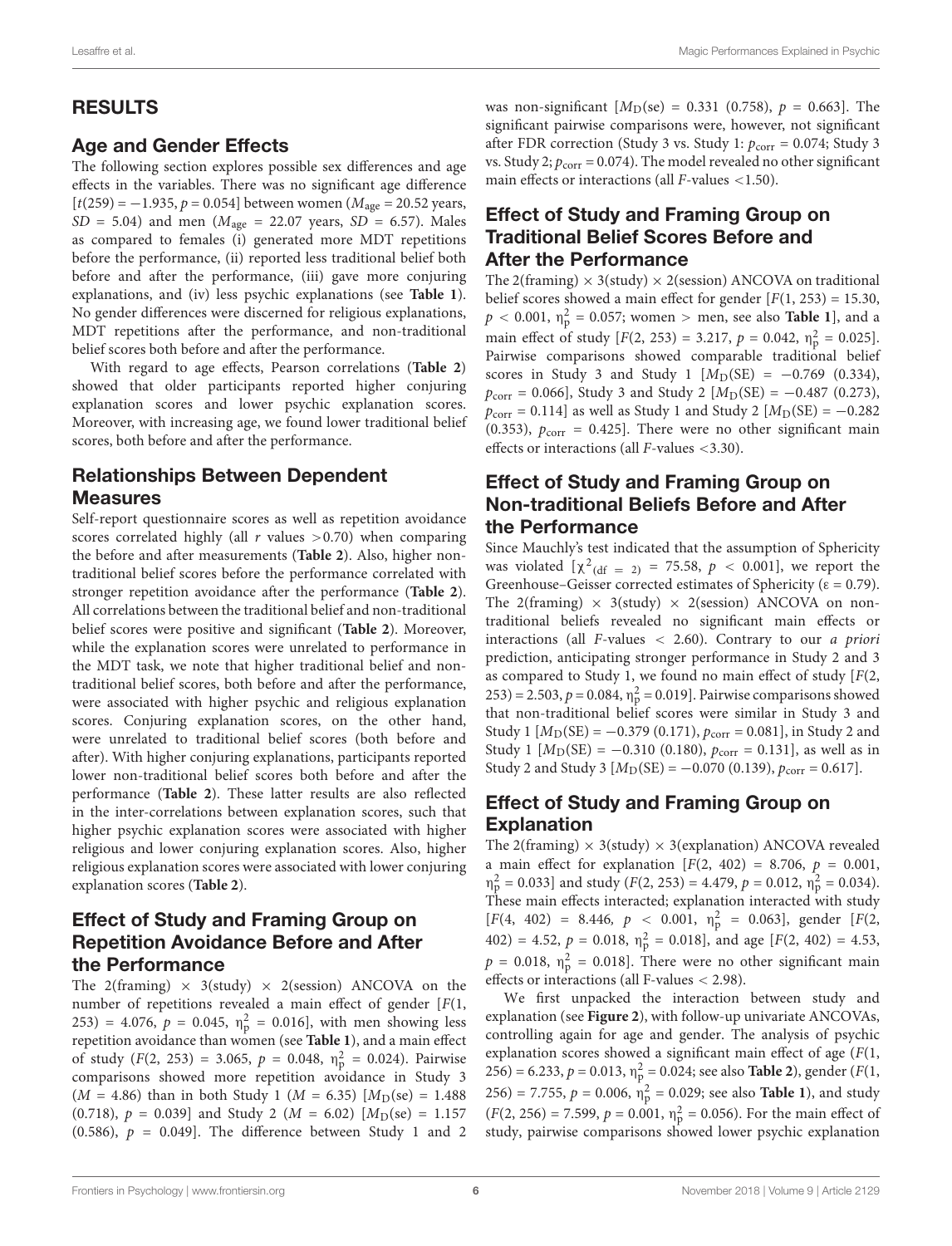<span id="page-6-1"></span>

|  | TABLE 1   Means and standard deviations of the dependent measures for the total sample and the gender groups, separately. |  |  |
|--|---------------------------------------------------------------------------------------------------------------------------|--|--|
|  |                                                                                                                           |  |  |

|                        |           | All<br>$(N = 261)$ |      | Women<br>$(N = 202)$ |      | Men<br>$(N = 59)$ |      | $t$ -test | <b>Effect</b><br>size |
|------------------------|-----------|--------------------|------|----------------------|------|-------------------|------|-----------|-----------------------|
| <b>Measure</b>         |           | M                  | SD   | M                    | SD   | M                 | SD   | Value     | Cohen's d             |
| <b>MDT</b> repetitions | Before    | 5.42               | 4.28 | 5.05                 | 4.15 | 6.66              | 4.54 | $-2.56*$  | $-0.37$               |
|                        | After     | 5.63               | 4.89 | 5.37                 | 4.68 | 6.53              | 5.49 | $-1.60$   | $-0.23$               |
| <b>TB</b>              | Before    | 3.95               | 2.02 | 4.22                 | 2.05 | 3.04              | 1.59 | $4.66***$ | 0.64                  |
|                        | After     | 3.88               | 2.10 | 4.18                 | 2.12 | 2.87              | 1.65 | 4.99***   | 0.69                  |
| NTB                    | Before    | 2.69               | 1.01 | 2.73                 | 0.98 | 2.56              | 1.11 | 1.15      | 0.16                  |
|                        | After     | 2.70               | 1.04 | 2.75                 | 1.00 | 2.51              | 1.17 | 1.42      | 0.22                  |
| Explanations           | Psychic   | 3.82               | 1.90 | 4.03                 | 1.85 | 3.09              | 1.89 | $3.43***$ | 0.50                  |
|                        | Conjuring | 4.06               | 1.76 | 3.95                 | 1.69 | 4.46              | 1.96 | $-1.82*$  | $-0.28$               |
|                        | Religious | 1.95               | 1.41 | 2.02                 | 1.46 | 1.70              | 1.21 | 1.56      | 0.24                  |

MDT, Mental Dice Task; TB, traditional belief; NTB, non-traditional beliefs; before, before performance; after, after performance. T-tests and effect sizes refer to gender comparisons.  ${}^*p$  < 0.05; \*\*\*p < 0.001.

<span id="page-6-0"></span>TABLE 2 | Pearson correlations between age, MDT repetitions, and self-report measures.

|                        |           | Age        | <b>MDT</b> repetitions |           | TВ            |           | <b>NTB</b>    |            | <b>Explanation</b> |            |                  |
|------------------------|-----------|------------|------------------------|-----------|---------------|-----------|---------------|------------|--------------------|------------|------------------|
|                        |           |            | <b>Before</b>          | After     | <b>Before</b> | After     | <b>Before</b> | After      | <b>Psychic</b>     | Magic      | <b>Religious</b> |
| <b>MDT</b> repetitions | Before    | 0.071      |                        |           |               |           |               |            |                    |            |                  |
|                        | After     | 0.037      | $0.716**$              |           |               |           |               |            |                    |            |                  |
| <b>TB</b>              | Before    | $-0.147*$  | $-0.098$               | $-0.079$  |               |           |               |            |                    |            |                  |
|                        | After     | $-0.150*$  | $-0.078$               | $-0.061$  | $0.973**$     |           |               |            |                    |            |                  |
| NTB                    | Before    | $-0.083$   | $-0.109$               | $-0.154*$ | $0.464**$     | $0.506**$ |               |            |                    |            |                  |
|                        | After     | $-0.089$   | $-0.096$               | $-0.116$  | $0.422**$     | $0.475**$ | $0.924**$     |            |                    |            |                  |
| Explanation            | Psychic   | $-0.198**$ | $-0.026$               | 0.035     | $0.159*$      | $0.197**$ | $0.446**$     | $0.553**$  |                    |            |                  |
|                        | Magic     | $0.152*$   | 0.029                  | 0.028     | 0.015         | $-0.010$  | $-0.169**$    | $-0.236**$ | $-0.511**$         |            |                  |
|                        | Religious | $-0.113$   | $-0.035$               | $-0.027$  | $0.392**$     | $0.400**$ | $0.394**$     | $0.397**$  | $0.355***$         | $-0.221**$ |                  |

MDT, Mental Dice Task; TB, traditional belief; NTB, non-traditional beliefs. In cases of repeated assessments, the results are shown for before and after the performance.  $*p < 0.05$  (two-tailed);  $*p < 0.01$  level (two-tailed).

scores in Study 1 compared to both Study 2  $[M_D(SE) = -1.084$ (0.322),  $p_{corr} = 0.023$ ] and Study 3 [ $M_D$ (SE) = -1.144 (0.306),  $p_{\text{corr}}$  < 0.001]. There was no difference between Study 2 and Study 3  $[M_D(SE) = -0.060 (0.249), p_{corr} = 0.810].$ 

The ANCOVA of conjuring explanation scores showed a significant main effect of study  $(F(2, 256) = 8.374, p < 0.001,$  $\eta_{\rm p}^2$  = 0.061). Pairwise comparisons showed higher conjuring explanation scores in Study 1 compared to both Study 2  $[M_D(SE) = 1.247 (0.305), p_{corr} < 0.001]$  and Study 3  $[M_D(SE) = 0.817 (0.289), p_{corr} = 0.009]$ . There was no difference between Study 2 and Study 3  $[M_D(SE) = -0.431 \ (0.235),$  $p_{corr}$  = 0.088] (see **[Figure 2](#page-7-0)**). All other main effects and interactions were not significant (all  $F$ -values <1.68).

Finally, the ANCOVA of religious explanation scores showed a significant main effect of study ( $F(2, 256) = 6.177$ ,  $p = 0.002$ ,  $\eta_p^2$  = 0.046). Pairwise comparisons showed that religious explanation scores were lower in Study 1 than both Study 2  $[M_D(SE) = -0.644$  (0.248),  $p_{corr} = 0.015$  and Study 3  $[M_D(SE) = -0.825 (0.235), p_{corr} = 0.023]$  (**[Figure 2](#page-7-0)**). Religious explanation scores did not differ between Study 2 and Study 3  $[M_D(SE) = -0.181 (0.193), p_{corr} = 0.393]$ . All other main effects and interactions were not significant (all  $F$ -values <1.60).

### **DISCUSSION**

Numerous studies link PBs with cognitive biases (e.g., [Fiske](#page-9-5) [and Taylor,](#page-9-5) [2013;](#page-9-5) [Irwin et al.,](#page-9-11) [2013;](#page-9-11) [Riekki et al.,](#page-10-26) [2013\)](#page-10-26). Yet, these studies have been predominately correlational in nature. Moving beyond these correlational designs, we investigated the potential of magic performances to test for causal relationships between PBs and PB-related cognitive biases (see also [Benassi et al.,](#page-9-15) [1980;](#page-9-15) [Mohr et al.,](#page-10-29) [2015\)](#page-10-29). In the current study, we investigated whether people's PBs and repetition avoidance changed when having a magic performance as central event (see also [Mohr et al.,](#page-10-0) [2018\)](#page-10-0). In three subsequent studies, psychology students saw a magic performance in the classroom. About half of the sample was told that the performer was a psychic and the remainder that the performer was a conjuror. We assessed PBs and repetition avoidance before and after the performance. After the performance, participants rated to what extent they explain the performance in psychic, conjuring, and religious terms. Thus, the current design allowed us to elaborate on the paranormal potential of the magic performance, such as whether the performance, and/or its framing, would enhance explicit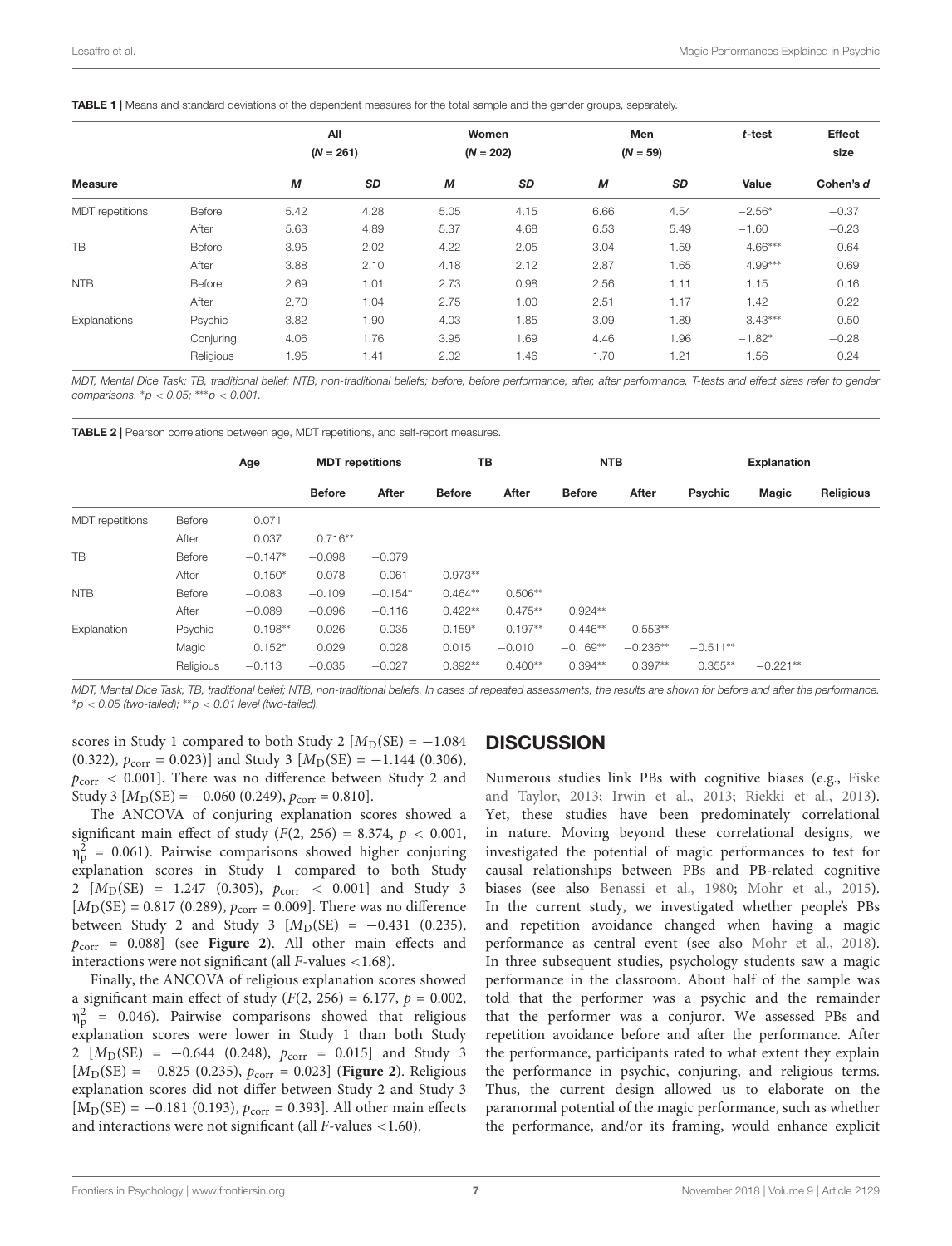

<span id="page-7-0"></span>(RPBs scores) and implicit (repetition avoidance) correlates of PBs.

Our results showed neither framing nor timing (before–after) effects. This finding was consistent irrespective of (i) introducing a manipulation check (in which the participants summarized the framing text in their own words), (ii) providing more explicit definitions of "psychic" and "conjuring" in the instruction and framing texts, or (iii) increasing the strength of the paranormal nature of the magic performance.

One of our study goals was to explore which type of magic performance would result in an elevated amount of psychic explanations. A previous study showed that conventional magic tricks result in relatively low psychic explanations [\(Mohr et al.,](#page-10-29) [2015\)](#page-10-29). In the current series of studies, we added deceptive methods routinely used by magicians [\(Kuhn et al.,](#page-10-33) [2014;](#page-10-33) [Kuhn,](#page-10-34) [2019\)](#page-10-34), including those giving the illusion of reading a person's mind or communicating with the dead. The performance in Study 1 resembled the one in [Mohr et al.](#page-10-29) [\(2015\)](#page-10-29). The performer pretended to be able to "contact the dead" using his spiritual powers. The "contact" was made through the sudden lighting up of a candle (for more details, see [Mohr et al.,](#page-10-29) [2015\)](#page-10-29). Students reported that the performance was not particularly strong in psychic terms. For Studies 2 and 3, the performer was in contact with a deceased person close to the confederate, and received accurate information from this deceased person. He did so after a general magic routine (knowing participants' choices). In line with our goal, we could observe enhanced psychic potential of the magic performance, a significant increase in psychic explanations, as well as a drop in conjuring explanations in Studies 2 and 3 as compared to Study 1.

Despite the enhanced psychic potential of the magic performance in Studies 2 and 3, the lack of before–after differences on both explicit and implicit measures of PBs was disappointing. The possible reasons are, as yet, unclear to us (but see below some potential suggestions). The lack of framing effects (i.e., any difference between the psychic and conjurer group) was

also unexpected, inconsistent with [Benassi et al.](#page-9-15) [\(1980\)](#page-9-15) and [Mohr](#page-10-29) [et al.](#page-10-29) [\(2015\)](#page-10-29). It is possible that participants mixed up the different meanings of psychic and conjuring (there is evidence of this in participants' responses). We changed the original framing text [\(Mohr et al.,](#page-10-29) [2015\)](#page-10-29) in the current studies to align the formulations of the psychic and conjuring framing texts (i.e., both framing texts had the same length, sentence structure, and message, and only differed in key statements/words). This alignment might have blurred the differences between the meaning of psychic and conjuring for some participants. We present a posteriori data that may support this explanation. Out of 261 participants, 96 rated the performance to be explained in both psychic and conjuring terms. The psychic and conjuring explanation scores were both above 4 on the seven-point Likert scale. For these participants, psychic and conjuring beliefs might be blurred or co-existent, much like it has been shown for the co-existence of psychic and scientific beliefs [\(Subbotsky,](#page-10-37) [2011;](#page-10-37) [Legare et al.,](#page-10-38) [2012\)](#page-10-38). The latter explanation suggests the blurring or co-existence of conjuring and psychic reasoning. Intriguingly, [Benassi et al.](#page-9-15) [\(1980\)](#page-9-15) reported a similar finding: their participants' explanations of the performance were inconsistent with the framing.

It is possible that some of our undergraduate students struggled to separate psychic from conjuring explanations, because of the nature of the event. The experimenters could observe that participants seemed not only highly attentive, but some seemed to react affectively (sad, empathic, angry). Any kind of framing information, particularly when comparably formulated, might become redundant when followed by an actual powerful event, such as a magic performance. This line of reasoning is corroborated by existing evidence. For instance, the more people endorsed PBs, the more they were likely to interpret a psychic performance to be a genuine example of a paranormal phenomenon [\(Hergovich,](#page-9-22) [2004\)](#page-9-22). This relationship was not further influenced by previously provided information. Further studies show that initially provided information can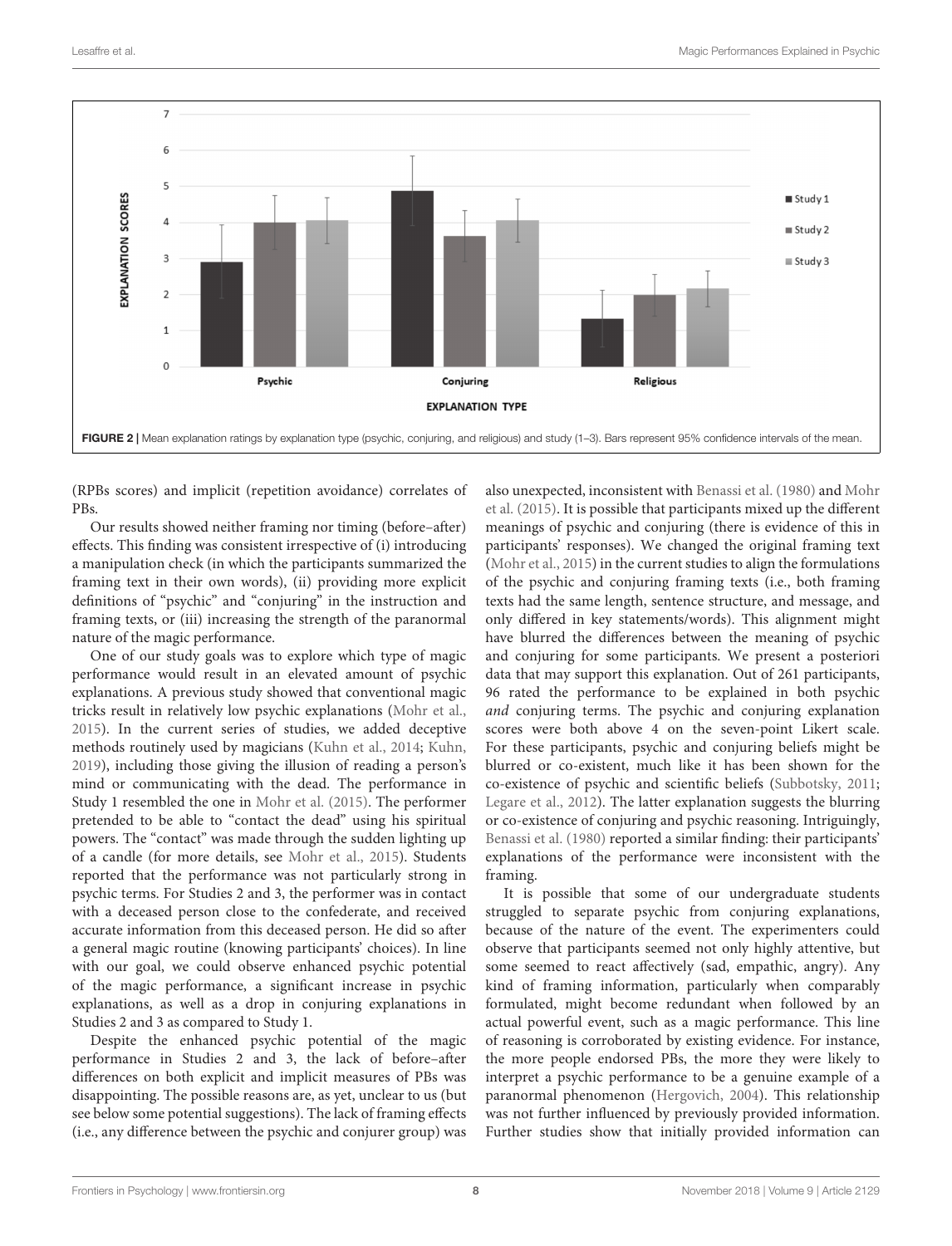become redundant [\(Olson et al.,](#page-10-39) [2016;](#page-10-39) [Thibault et al.,](#page-10-40) [2018\)](#page-10-40). In these studies, the researchers used a "placebo machine," a mock MRI scanner. The participants were told that the scanner is not a real MRI scanner. Yet, the researchers mimicked a real MRI scan procedure informing participants that this procedure might impact psychological functioning. Importantly, the researchers noted that, a week later, many participants seemed to have already forgotten that the machine was fake (see also [Olson,](#page-10-41) [2019\)](#page-10-41).

We have some final noteworthy observations. First, while we did not replicate [Mohr et al.](#page-10-29) [\(2015\)](#page-10-29) finding that repetition avoidance was higher in the psychic compared to the conjuror group, we confirmed that higher non-traditional RPB scores correlated with stronger repetition avoidance (see also [Brugger](#page-9-4) [et al.,](#page-9-4) [1990;](#page-9-4) [Bressan,](#page-9-23) [2002\)](#page-9-23). This correlation was significant only for the non-traditional RPBs scores before the performance and the repetition avoidance after the performance. Nevertheless, the correlation coefficients for the remaining correlations involving these measures were in the same direction (**[Table 2](#page-6-0)**). Second, although we did not find, as in [Mohr et al.](#page-10-29) [\(2015\)](#page-10-29), that individuals undergoing psychic framing gave more psychic explanation and conjuring framing also gave more conjuring explanations, we did find that the RPBs scores and explanation scores correlated in meaningful ways: we replicated findings indicating that higher non-traditional RPBs scores correlated with higher traditional RPBs scores [\(Mohr](#page-10-29) [et al.,](#page-10-29) [2015;](#page-10-29) [Prike et al.,](#page-10-42) [2017\)](#page-10-42). Also, psychic and religious explanation scores correlated with higher traditional RPBs scores and non-traditional RPBs scores, both before and after the performance [\(Mohr et al.,](#page-10-29) [2015\)](#page-10-29). We also found that lower conjuring explanation scores correlated with higher psychic and religious explanation scores. Finally, our mean RPBs scores and explanation scores were comparable to those in [Mohr et al.](#page-10-29) [\(2015\)](#page-10-29).

# Limitations and Challenges

Our findings need to be interpreted in light of several limitations and challenges. First, we refer to socio-demographic variables, such as variations in sample sizes, gender compositions, and age. Such variations are difficult to control when performing classroom studies. For a given study, we cannot determine who stays, nor what the gender and age composition will be. For instance, when looking at gender, we found that men as compared to women (i) produced more number repetitions (see also [Spencer et al.,](#page-10-43) [1999\)](#page-10-43) prior to the magic performance, (ii) had fewer traditional beliefs (see also [Aarnio and Lindeman,](#page-9-24) [2007;](#page-9-24) [Mahlamäki,](#page-10-44) [2012\)](#page-10-44), and (iii) provided more magic and less psychic explanations. For age, we found that older participants yielded both higher magic explanation scores and lower psychic explanation scores. Also, older participants within a student sample had lower traditional belief scores (see also [Prike et al.,](#page-10-42) [2017\)](#page-10-42), both before and after the performance. Yet, our study was not designed to study age or gender effects. Therefore, we treated age and gender as covariates. Researchers can henceforth formulate *a priori* assumptions on age and gender, for laboratory studies in which age and gender ratios can be controlled.

Second, we refer to experimental variables. For instance, we used a seven-point Likert scale to measure PBs. Using an uneven scale might result in "I do not know" answers right in the middle of the scale. While we explicitly stated that "4" refers to being "uncertain," we cannot be sure how this formulation was interpreted by participants. Using a Likert scale of an even number might be preferable. One could also use Visual Analog Scales to obtain a continuous variable (see, for example, [Reips and Funke,](#page-10-45) [2008\)](#page-10-45). Another concern could be that we used different magic performances and performers. Yet, keeping all conditions controlled is not possible when running live performances. Moreover, in the current series of studies, part of our aim was investigating different performances: "exploring magic performances that result in a significant amount of psychic explanations," and by inference providing promising research material for before–after comparisons. Furthermore, the three studies were conducted within the course of a "science of magic" module (see also [Mohr et al.,](#page-10-29) [2015\)](#page-10-29). Thus, participants knew that their lecturer (GK) studies magic, which might hamper spontaneous and honest responding. It is conceivable that participants made themselves appear more skeptical than they actually would be. Yet, none of our belief or explanation scores indicated a floor effect. One can only guess how much stronger the effects may be when taking away these contextual conditions (e.g., performing the study at an esoteric fair where people's mind set is already primed to experience paranormal performances, see [Van Elk,](#page-10-46) [2017\)](#page-10-46).

We surmised in the discussion above that the performance was powerful enough to overcome framing effects. Thus, if we want framing to be processed such that it could influence explicit and implicit measures, we should consider when the framing text is presented and in which format. At the same time, there is no reason to assume that participants were so affectively or attentively captured to the point that it interfered with following instructions or tasks they were given. Participants completed the self-report questionnaires and answered questions after the performance coherently and reliably. Coherent answering can, for instance, be inferred from the high correlation coefficients between the before- and afterperformance assessments and the replication of previous findings such as those on repetition avoidance [\(Brugger et al.,](#page-9-4) [1990\)](#page-9-4) and the correlations between non-traditional and traditional RPBs scores [\(Aarnio and Lindeman,](#page-9-24) [2007;](#page-9-24) [Mohr et al.,](#page-10-29) [2015;](#page-10-29) [Prike et al.,](#page-10-42) [2017\)](#page-10-42).

# Conclusion

In the search for causal mechanisms of adult belief formation, we elaborated on an experimental design, with magic performance as its central event. We exposed undergraduate students to a magic performance in the classroom. We tested belief-related explicit (RPB scores) and implicit (repetition avoidance) measures before and after the performance and tested whether preexisting beliefs impacted how this performance was explained in psychic, conjuring, and religious terms. We neither found before–after effects nor framing effects. Yet, we observed that the more a magic performance involved psychic routines, the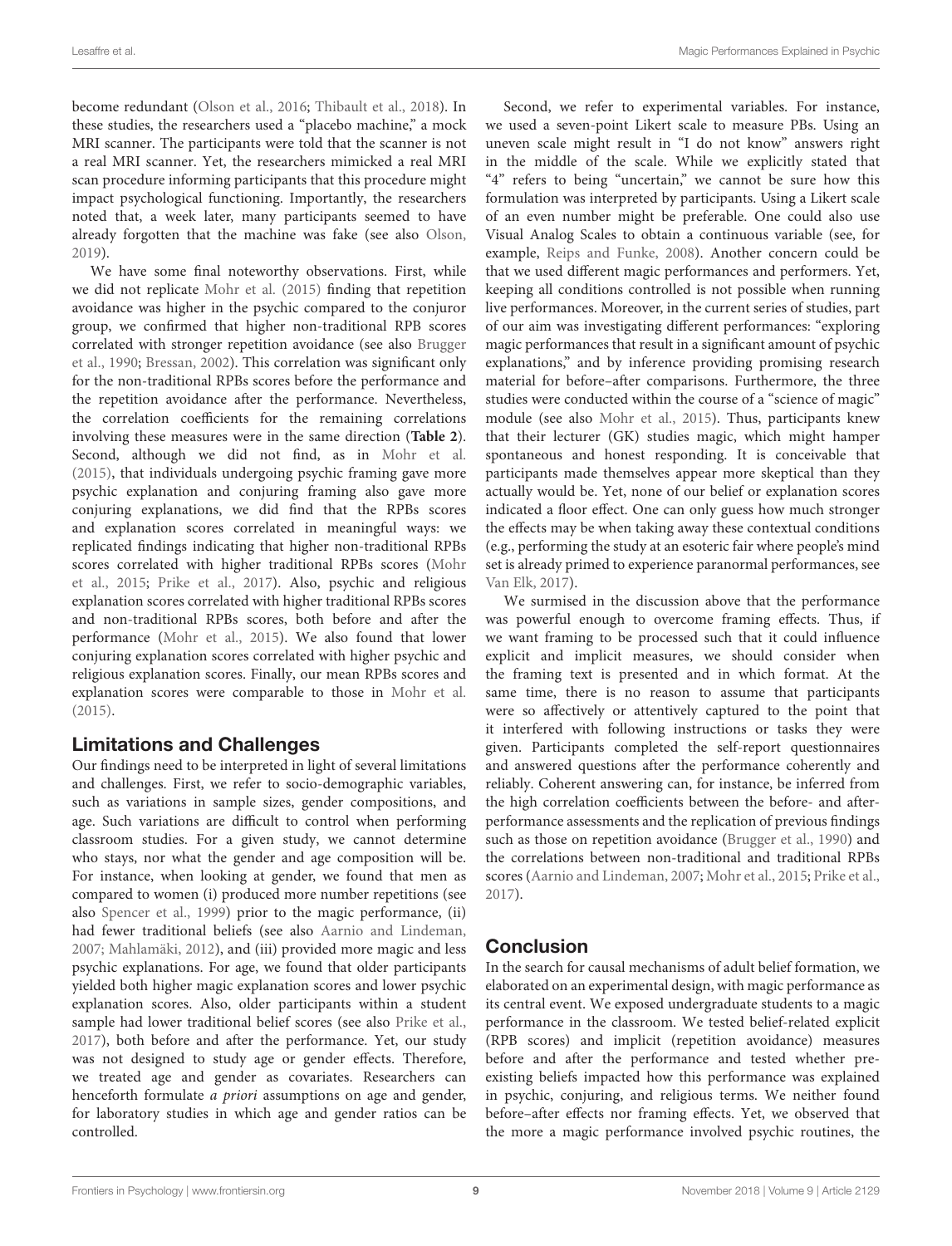more likely participants were to endorse psychic as well as religious explanations. In particular, we observed an increase in psychic explanations and a drop in conjuring explanations when performances involved such psychic routines. Thus, future studies should profit from a high probability of psychic explanations after such magic performances, and consider variables that lead to before–after effects as well as framing effects. Some directions have been proposed such as the co-existence of psychic and conjuring explanations in the same individual, and the potentially affective (see e.g., [Lesaffre et al.,](#page-10-47) [2018\)](#page-10-47) and attention-capturing components of the magic performance.

### DATA AVAILABILITY

The raw data supporting the conclusions of this manuscript will be made available by the authors, without undue reservation, to any qualified researcher.

# AUTHOR CONTRIBUTIONS

GK oversaw the data collection at Goldsmiths University. The experiments were designed by GK and CM (based on [Benassi et al.,](#page-9-15) [1980\)](#page-9-15). AA-A, LL, and CM conducted the statistical analysis and interpretation of the results. LL was in charge of the writing of the full article, which included data treatment and interpretation. DR participated in data treatment and interpretation (including qualitative results to be reported

# **REFERENCES**

- <span id="page-9-18"></span>Aarnio, K., and Lindeman, M. (2005). Paranormal beliefs, education, and thinking styles. Pers. Individ. Diff. 39, 1227–1236. [doi: 10.1016/j.paid.2005.04.009](https://doi.org/10.1016/j.paid.2005.04.009)
- <span id="page-9-24"></span>Aarnio, K., and Lindeman, M. (2007). Religious people and paranormal believers: alike or different? J. Individ. Diff. 28, 1–9. [doi: 10.1027/1614-0001.28.1.1](https://doi.org/10.1027/1614-0001.28.1.1)
- <span id="page-9-9"></span>Alcock, J. (1995). The belief engine. Skept. Inq. 19, 14–18.
- <span id="page-9-2"></span>Bem, D. J., and Honorton, C. (1994). Does psi exist? Replicable evidence for an anomalous process of information transfer. Psychol. Bull. 115:4. [doi: 10.1037/](https://doi.org/10.1037/0033-2909.115.1.4) [0033-2909.115.1.4](https://doi.org/10.1037/0033-2909.115.1.4)
- <span id="page-9-15"></span>Benassi, V. A., Singer, B., and Reynodls, C. B. (1980). Occult belief seeing is believing. J. Sci. Study Rel. 19, 337–349. [doi: 10.2307/1386128](https://doi.org/10.2307/1386128)
- <span id="page-9-21"></span>Benjamini, Y., and Hochberg, Y. (1995). Controlling the false discovery rate: a practical and powerful approach to multiple testing. J. R. Statist. Soc. Ser. B 57, 289–300.
- <span id="page-9-14"></span>Bering, J. M., McLeod, K., and Shackelford, T. K. (2005). Reasoning about dead agents reveals possible adaptive trends. Hum. Nat. 16:360. [doi: 10.1007/s12110-](https://doi.org/10.1007/s12110-005-1015-2) [005-1015-2](https://doi.org/10.1007/s12110-005-1015-2)
- <span id="page-9-13"></span>Blackmore, S., and Moore, R. (1994). Seeing things: visual recognition and belief in the paranormal. Eur. J. Parapsychol. 10, 91–103.
- <span id="page-9-23"></span>Bressan, P. (2002). The connection between random sequences, everyday coincidences, and belief in the paranormal. Appl. Cogn. Psychol. 16, 17–34. [doi: 10.1002/acp.754](https://doi.org/10.1002/acp.754)
- <span id="page-9-4"></span>Brugger, P., Landis, T., and Regard, M. (1990). A 'sheep-goat effect' in repetition avoidance: extra-sensory perception as an effect of subjective probability? Br. J. Psychol. 81, 455–468. [doi: 10.1111/j.2044-8295.1990.tb02372.x](https://doi.org/10.1111/j.2044-8295.1990.tb02372.x)
- <span id="page-9-12"></span>Brugger, P., Regard, M., Landis, T., Cook, N., Krebs, D., and Niederberger, J. (1993). 'Meaningful' patterns in visual noise: effects of lateral stimulation and the observer's belief in ESP. Psychopathology 26, 261–265. [doi: 10.1159/000284831](https://doi.org/10.1159/000284831)
- <span id="page-9-16"></span>Drinkwater, K., Denovan, A., Dagnall, N., and Parker, A. (2017). An assessment of the dimensionality and factorial structure of the revised paranormal belief scale. Front. Psychol. 8:1693. [doi: 10.3389/fpsyg.2017.01693](https://doi.org/10.3389/fpsyg.2017.01693)

elsewhere). All authors contributed to the critical and regular review of the present work. Moreover, all authors approved the submission of the current version.

# FUNDING

This study was supported by a grant from the Swiss National Science Foundation (number 100014\_162370; principal investigator CM).

# ACKNOWLEDGMENTS

We thank Florian Chmetz and Félix Cuneo (both from University of Lausanne, Switzerland) for their statistical help using R [\(R](#page-10-48) [Core Team,](#page-10-48) [2013\)](#page-10-48). Additionally, we are grateful to Margaret Webb (University of Melbourne, Australia) for a critical and attentive final reading of the revised manuscript. We very much appreciate Lee Hathaway's magician talents and precious collaboration. In loving memory of Jon Randall who was the magician in our first study.

# <span id="page-9-17"></span>SUPPLEMENTARY MATERIAL

The Supplementary Material for this article can be found online at: [https://www.frontiersin.org/articles/10.3389/fpsyg.](https://www.frontiersin.org/articles/10.3389/fpsyg.2018.02129/full#supplementary-material) [2018.02129/full#supplementary-material](https://www.frontiersin.org/articles/10.3389/fpsyg.2018.02129/full#supplementary-material)

- <span id="page-9-3"></span>Etzold, E. (2006). Does Psi exist and can we prove It? Belief and disbelief in parapsychological research. Eur. J. Parapsychol. 21, 38–57.
- <span id="page-9-5"></span>Fiske, S. T., and Taylor, S. E. (2013). Social Cognition: From Brains to Culture. Newcastle upon Tyne: Sage. [doi: 10.4135/9781446286395](https://doi.org/10.4135/9781446286395)
- <span id="page-9-6"></span>French, C. (1992). Factors underlying belief in the paranormal: do sheep and goats think differently. Psychologist 5:49.
- <span id="page-9-19"></span>French, C. C., and Wilson, K. (2007). "Cognitive factors underlying paranormal beliefs and experiences," in Tall Tales About the Mind and Brain: Separating Fact from Fiction, ed. S. Della Sala (Oxford: Oxford University Press), 3–22. [doi: 10.1093/acprof:oso/9780198568773.](https://doi.org/10.1093/acprof:oso/9780198568773.003.0002) [003.0002](https://doi.org/10.1093/acprof:oso/9780198568773.003.0002)
- <span id="page-9-10"></span>Gilovich, T., Vallone, R., and Tversky, A. (1985). The hot hand in basketball: on the misperception of random sequences. Cogn. Psychol. 17, 295–314. [doi: 10.1016/0010-0285\(85\)90010-6](https://doi.org/10.1016/0010-0285(85)90010-6)
- <span id="page-9-20"></span>Gravetter, F., and Wallnau, L. (2014). Essentials of Statistics for the Behavioral Sciences, 8th Edn. Belmont, CA: Wadsworth.
- <span id="page-9-22"></span>Hergovich, A. (2004). The effect of pseudo-psychic demonstrations as dependent on belief in paranormal phenomena and suggestibility. Pers. Individ. Diff. 36, 365–380. [doi: 10.1016/S0191-8869\(03\)00102-8](https://doi.org/10.1016/S0191-8869(03)00102-8)
- <span id="page-9-1"></span>Honorton, C., and Harper, S. (1974). Psi-mediated imagery and ideation in an experimental procedure for regulating perceptual input. J. Am. Soc. Psych. Res. 68, 156–168.
- <span id="page-9-7"></span>Irwin, H. J. (1993). Belief in the paranormal: a review of the empirical literature. J. Am. Soc. Psych. Res. 87, 1–39.
- <span id="page-9-11"></span>Irwin, H. J., Dagnall, N., and Drinkwater, K. (2013). Parapsychological experience as anomalous experience plus paranormal attribution: a questionnaire based on a new approach to measurement. J. Parapsychol. 77:39.
- <span id="page-9-8"></span>Keinan, G. (1994). Effects of stress and tolerance of ambiguity on magical thinking. J. Pers. Soc. Psychol. 67, 48–55. [doi: 10.1037/0022-3514.](https://doi.org/10.1037/0022-3514.67.1.48) [67.1.48](https://doi.org/10.1037/0022-3514.67.1.48)
- <span id="page-9-0"></span>Knittel, I., and Schetsche, M. (2012). Everyday miracles: results of a representative survey in germany. Mind Matter 10, 169–184.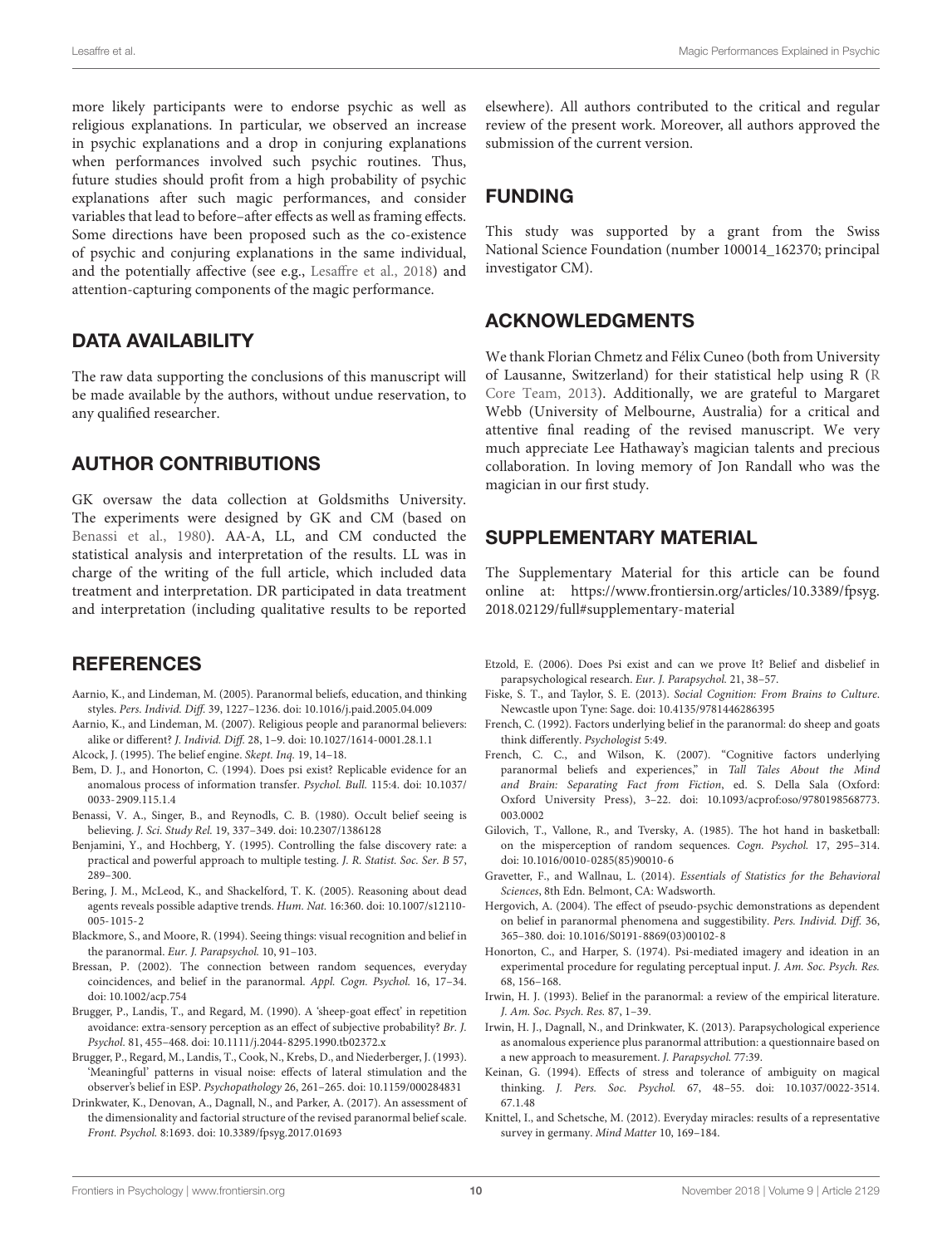- <span id="page-10-34"></span>Kuhn, G. (2019). Experiencing the Impossible: The Science of Magic. Cambridge, MA: MIT Press.
- <span id="page-10-33"></span>Kuhn, G., Caffaratti, H. A., Teszka, R., and Rensink, R. A. (2014). A psychologically-based taxonomy of misdirection. Front. Psychol. 5:1392. [doi: 10.3389/fpsyg.2014.01392](https://doi.org/10.3389/fpsyg.2014.01392)
- <span id="page-10-31"></span>Lamont, P., and Wiseman, R. (1999). Magic in Theory: An Introduction to the Theoretical and Psychological Elements of Conjuring. Hatfield: University of Hertfordshire Press.
- <span id="page-10-19"></span>Langer, E. J. (1975). The illusion of control. J. Pers. Soc. Psychol. 32:311. [doi: 10.1037/0022-3514.32.2.311](https://doi.org/10.1037/0022-3514.32.2.311)
- <span id="page-10-23"></span>Lawrence, E., and Peters, E. (2004). Reasoning in believers in the paranormal. J. Nerv. Ment. Dis. 192, 727–733. [doi: 10.1097/01.nmd.0000144691.22135.d0](https://doi.org/10.1097/01.nmd.0000144691.22135.d0)
- <span id="page-10-38"></span>Legare, C. H., Evans, E. M., Rosengren, K. S., and Harris, P. L. (2012). The coexistence of natural and supernatural explanations across cultures and development. Child Dev. 83, 779–793. [doi: 10.1111/j.1467-8624.2012.01](https://doi.org/10.1111/j.1467-8624.2012.01743.x) [743.x](https://doi.org/10.1111/j.1467-8624.2012.01743.x)
- <span id="page-10-47"></span>Lesaffre, L., Kuhn, G., Mantzouranis, G., Andrés, M., Rochat, D., Jopp, D., et al. (2018). "Psychic events are primarily thought to represent true psychic events. The worrisome absence of conjuring explanation," in Proceedings of the 22th Association for the Scientific Study of Consciousness Conference, Kraków.
- <span id="page-10-11"></span>Lindeman, M., and Aarnio, K. (2006). Paranormal beliefs: their dimensionality and correlates. Eur. J. Pers. 20, 585–602. [doi: 10.1002/per.608](https://doi.org/10.1002/per.608)
- <span id="page-10-16"></span>Lindeman, M., Cederström, S., Simola, P., Simula, A., Ollikainen, S., and Riekki, T. (2008). Sentences with core knowledge violations increase the size of N400 among paranormal believers. Cortex 44, 1307–1315. [doi: 10.1016/j.cortex.2007.](https://doi.org/10.1016/j.cortex.2007.07.010) [07.010](https://doi.org/10.1016/j.cortex.2007.07.010)
- <span id="page-10-3"></span>Lindeman, M., and Svedholm, A. M. (2012). What's in a term? Paranormal, superstitious, magical and supernatural beliefs by any other name would mean the same. Rev. Gen. Psychol. 16:241. [doi: 10.1037/a0027158](https://doi.org/10.1037/a0027158)
- <span id="page-10-12"></span>Losh, S. C., and Nzekwe, B. (2011). Creatures in the classroom: preservice teacher beliefs about fantastic beasts, magic, extraterrestrials, evolution and creationism. Sci. Educ. 20, 473–489. [doi: 10.1007/s11191-010-](https://doi.org/10.1007/s11191-010-9268-5) [9268-5](https://doi.org/10.1007/s11191-010-9268-5)
- <span id="page-10-35"></span>MacDonald, W. L. (1995). The effects of religiosity and structural strain on reported paranormal experiences. J. Sci. Study Religion 34, 366–376. [doi: 10.](https://doi.org/10.2307/1386885) [2307/1386885](https://doi.org/10.2307/1386885)
- <span id="page-10-44"></span>Mahlamäki, T. (2012). Religion and atheism from a gender perspective. Approach. Religion 2, 58–65. [doi: 10.30664/ar.67492](https://doi.org/10.30664/ar.67492)
- <span id="page-10-14"></span>Milton, J., and Wiseman, R. (1999). Does Psi Exist? Lack of Replication of An Anomalous Process of Information Transfer. Worcester, MA: American Psychological Association.
- <span id="page-10-29"></span>Mohr, C., Koutrakis, N., and Kuhn, G. (2015). Priming psychic and conjuring abilities of a magic demonstration influences event interpretation and random number generation biases. Front. Psychol. 5:1542. [doi: 10.3389/fpsyg.2014.](https://doi.org/10.3389/fpsyg.2014.01542) [01542](https://doi.org/10.3389/fpsyg.2014.01542)
- <span id="page-10-0"></span>Mohr, C., Lesaffre, L., and Kuhn, G. (2018). Magical potential: why magic performances should be used to explore the psychological factors contributing to human belief formation. Integr. Psychol. Behav. Sci. [doi: 10.1007/s12124-018-](https://doi.org/10.1007/s12124-018-9459-1) [9459-1](https://doi.org/10.1007/s12124-018-9459-1) [Epub ahead of print].
- <span id="page-10-2"></span>Moore, D. W. (2005). Three in four Americans believe in paranormal. Gallup News Service 161. Available at: [https://news.gallup.com/poll/16915/three-four](https://news.gallup.com/poll/16915/three-four-americans-believe-paranormal.aspx)[americans-believe-paranormal.aspx](https://news.gallup.com/poll/16915/three-four-americans-believe-paranormal.aspx)
- <span id="page-10-15"></span>Moulton, S. T., and Kosslyn, S. M. (2008). Using neuroimaging to resolve the psi debate. J. Cogn. Neurosci. 20, 182–192. [doi: 10.1162/jocn.2008.20009](https://doi.org/10.1162/jocn.2008.20009)
- <span id="page-10-4"></span>Nemeroff, C., and Rozin, P. (2000). "The makings of the magical mind," in Imagining the Impossible: Magical, Scientific, and Religious Thinking in Children, eds K. S. Rosengren, C. N. Johnson, and P. L. Harris (New York, NY: Cambridge University Press), 1–34.
- <span id="page-10-41"></span>Olson, J. A. (2019). "The power of belief in the magic of neuroimaging," in The Dark Side of Brain Imaging: What a Scanner Won't Tell You, eds A. Raz and R. Thibault (Amsterdam: Elsevier).
- <span id="page-10-39"></span>Olson, J. A., Landry, M., Appourchaux, K., and Raz, A. (2016). Simulated thought insertion: influencing the sense of agency using deception and magic. Conscious. Cogn. 43, 11–26. [doi: 10.1016/j.concog.2016.04.010](https://doi.org/10.1016/j.concog.2016.04.010)
- <span id="page-10-36"></span>Orenstein, A. (2002). Religion and paranormal belief. J. Sci. Study Religion 41, 301–311. [doi: 10.1111/1468-5906.00118](https://doi.org/10.1111/1468-5906.00118)
- <span id="page-10-32"></span>Ortiz, D. (2006). Designing Miracles. Creating the Illusion of Impossibility. El Dorado Hills, CA: A-1 MagicalMedia.
- <span id="page-10-21"></span>Pratkanis, A. R. (1992). The cargo-cult science of subliminal persuasion. Skeptical Inquirer 16, 260–272.
- <span id="page-10-42"></span>Prike, T., Arnold, M. M., and Williamson, P. (2017). Psychics, aliens, or experience? Using the Anomalistic Belief Scale to examine the relationship between type of belief and probabilistic reasoning. Conscious. Cogn. 53, 151–164. [doi: 10.1016/j.](https://doi.org/10.1016/j.concog.2017.06.003) [concog.2017.06.003](https://doi.org/10.1016/j.concog.2017.06.003)
- <span id="page-10-20"></span>Pronin, E., Lin, D. Y., and Ross, L. (2002). The bias blind spot: perceptions of bias in self versus others. Pers. Soc. Psychol. Bull. 28, 369–381. [doi: 10.1177/](https://doi.org/10.1177/0146167202286008) [0146167202286008](https://doi.org/10.1177/0146167202286008)
- <span id="page-10-27"></span>Randi, J. (1983a). The project alpha experiment: part 1. The first two years. Skept. Inquirer 7, 24–33.
- <span id="page-10-28"></span>Randi, J. (1983b). The project alpha experiment: part 2. Beyond the laboratory. Skept. Inquirer 8, 36–45.
- <span id="page-10-48"></span>R Core Team (2013). R: A Language and Environment for Statistical Computing. Vienna: R Foundation for Statistical Computing.
- <span id="page-10-45"></span>Reips, U. D., and Funke, F. (2008). Interval-level measurement with visual analogue scales in Internet-based research: VAS Generator. Behav. Res. Methods 40, 699–704. [doi: 10.3758/BRM.40.3.699](https://doi.org/10.3758/BRM.40.3.699)
- <span id="page-10-1"></span>Rice, T. W. (2003). Believe it or not: religious and other paranormal beliefs in the United States. J. Sci. Study Religion 42, 95–106. [doi: 10.1111/1468-5906.](https://doi.org/10.1111/1468-5906.00163) [00163](https://doi.org/10.1111/1468-5906.00163)
- <span id="page-10-26"></span>Riekki, T., Lindeman, M., Aleneff, M., Halme, A., and Nuortimo, A. (2013). Paranormal and religious believers are more prone to illusory face perception than skeptics and non-believers. Appl. Cogn. Psychol. 27, 150–155. [doi: 10.1016/](https://doi.org/10.1016/j.concog.2013.07.004) [j.concog.2013.07.004](https://doi.org/10.1016/j.concog.2013.07.004)
- <span id="page-10-13"></span>Risen, J. L. (2016). Believing what we do not believe: acquiescence to superstitious beliefs and other powerful intuitions. Psychol. Rev. 123, 182–207. [doi: 10.1037/](https://doi.org/10.1037/rev0000017) [rev0000017](https://doi.org/10.1037/rev0000017)
- <span id="page-10-8"></span>Rosengren, K. S., Johnson, C. N., and Harris, P. L. (2000). Imagining the Impossible: Magical, Scientific, and Religious Thinking in Children. Cambridge: Cambridge University Press. [doi: 10.1017/CBO9780511571381](https://doi.org/10.1017/CBO9780511571381)
- <span id="page-10-25"></span>Sellen, J. L., Oaksford, M., and Gray, N. S. (2005). Schizotypy and conditional reasoning. Schizophr. Bull. 31, 105–116. [doi: 10.1093/schbul/sbi012](https://doi.org/10.1093/schbul/sbi012)
- <span id="page-10-43"></span>Spencer, S. J., Steele, C. M., and Quinn, D. M. (1999). Stereotype threat and women's math performance. J. Exp. Soc. Psychol. 35, 4–28. [doi: 10.1006/jesp.](https://doi.org/10.1006/jesp.1998.1373) [1998.1373](https://doi.org/10.1006/jesp.1998.1373)
- <span id="page-10-9"></span>Subbotsky, E. (2001). Causal explanations of events by children and adults: can alternative causal modes coexist in one mind? Br. J. Dev. Psychol. 19, 23–45. [doi: 10.1348/026151001165949](https://doi.org/10.1348/026151001165949)
- <span id="page-10-6"></span>Subbotsky, E. (2004a). Magical thinking in judgments of causation: can anomalous phenomena affect ontological causal beliefs in children and adults? Br. J. Dev. Psychol. 22, 123–152. [doi: 10.1348/026151004772901140](https://doi.org/10.1348/026151004772901140)
- <span id="page-10-7"></span>Subbotsky, E. (2004b). Magical thinking – Reality or illusion? Psychologist 17, 336–339.
- <span id="page-10-10"></span>Subbotsky, E. (2010). Magic and The Mind: Mechanisms, Functions, and Development of Magical Thinking and Behavior. Oxford: Oxford University Press. [doi: 10.1093/acprof:oso/9780195393873.001.0001](https://doi.org/10.1093/acprof:oso/9780195393873.001.0001)

<span id="page-10-37"></span>Subbotsky, E. (2011). The ghost in the machine: why and how the belief in magic survives in the rational mind. Hum. Dev. 54, 126–143. [doi: 10.1159/000329129](https://doi.org/10.1159/000329129)

- <span id="page-10-5"></span>Subbotsky, E., and Quinteros, G. (2002). Do cultural factors affect causal beliefs? Rational and magical thinking in Britain and Mexico. Br. J. Psychol. 93, 519–543. [doi: 10.1348/000712602761381385](https://doi.org/10.1348/000712602761381385)
- <span id="page-10-22"></span>Taylor, J. H., Eve, R. A., and Harrold, F. B. (1995). Why Creationists Don't Go to Psychic Fairs. Skept. Inquirer 19, 23–28.
- <span id="page-10-40"></span>Thibault, R. T., Veissière, S., Olson, J. A., and Raz, A. (2018). Treating ADHD with suggestion: neurofeedback and placebo therapeutics. J. Atten. Disord. 22, 707–711. [doi: 10.1177/1087054718770012](https://doi.org/10.1177/1087054718770012)
- <span id="page-10-30"></span>Tobacyk, J. (2004). A revised paranormal belief scale. Int. J. Transpers. Stud. 23, 94–98. [doi: 10.24972/ijts.2004.23.1.94](https://doi.org/10.24972/ijts.2004.23.1.94)
- <span id="page-10-24"></span>Tsakanikos, E. (2004). Logical reasoning in schizotypal personality. Pers. Individ. Diff. 37, 1717–1726. [doi: 10.1016/j.paid.2004.03.007](https://doi.org/10.1016/j.paid.2004.03.007)
- <span id="page-10-17"></span>Tversky, A., and Kahneman, D. (1973). Availability: a heuristic for judging frequency and probability. Cogn. Psychol. 5, 207–232. [doi: 10.1016/0010-](https://doi.org/10.1016/0010-0285(73)90033-9) [0285\(73\)90033-9](https://doi.org/10.1016/0010-0285(73)90033-9)
- <span id="page-10-46"></span>Van Elk, M. (2017). The self-attribution bias and paranormal beliefs. Conscious. Cogn. 49, 313–321. [doi: 10.1016/j.concog.2017.02.001](https://doi.org/10.1016/j.concog.2017.02.001)
- <span id="page-10-18"></span>Wason, P. C. (1960). On the failure to eliminate hypotheses in a conceptual task. Q. J. Exp. Psychol. 12, 129–140. [doi: 10.1080/17470216008416717](https://doi.org/10.1080/17470216008416717)